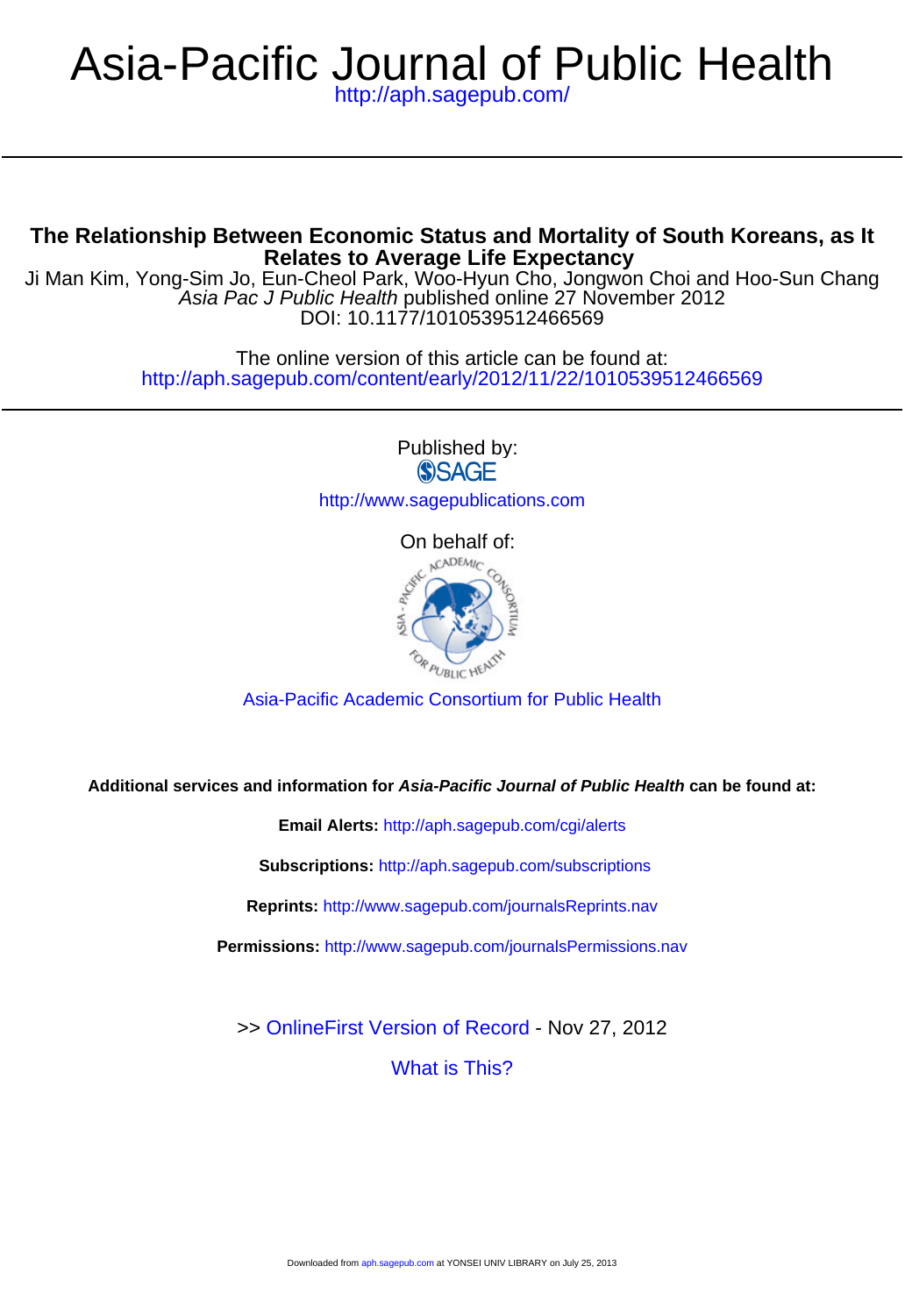# **The Relationship Between Economic Status and Mortality of South Koreans, as It Relates to Average Life Expectancy**



# Ji Man Kim, MSc<sup>1,2,3</sup>,Yong-Sim Jo<sup>4</sup>, Eun-Cheol Park, MD, PhD<sup>2,5</sup>, Woo-Hyun Cho, MD, PhD<sup>2,5</sup>, Jongwon Choi, PhD<sup>6</sup>, and Hoo-Sun Chang, MD, PhD<sup>2,5</sup>

#### **Abstract**

This study investigates the relationship between economic status and mortality of Korean men and women who were under and over the average national life expectancy using Cox's proportional hazard model to adjust for health status, past medical history, and age. The study subjects come from local applicants of Korean National Health Insurance who had a health examination in 2005. They were enrolled into a follow-up investigation from 2005 to 2011. In individuals younger than the average life expectancy, the mortality of the lowest economic status was 2.48 times higher in men and 2.02 times higher in women than that in the highest economic status. Economic status–mortality association in males older than the average life expectancy was attenuated but not eliminated. However, there is no significant relationship between economic status and mortality for females above the average life expectancy.

#### **Keywords**

economic status, average life expectancy, mortality, socioeconomic inequality, Korea

### **Introduction**

Economic status is closely related to health.<sup>1</sup> Economic status reflects well-being better than educational level or occupation and is also a good indicator of material status or class; therefore, it can be a good measure of health inequality.<sup>2</sup> Prior reports show that the proportion of unhealthy versus healthy people decreases as economic status increases. $3$  In one US study, subjects divided into 12 economic status levels had mortality rates inversely proportional to economic status.<sup>4</sup> In another US study, mortality rate differed by economic level, especially for socioeconomic characteristics.<sup>5</sup> In a UK study, individuals of lower economic class had a higher

#### **Corresponding Author:**

<sup>&</sup>lt;sup>1</sup>Department of Public Health, Graduate School, Yonsei University, Seoul, Korea

 $^2$ Institute of Health Services Research, Yonsei University, Seoul, Korea

<sup>&</sup>lt;sup>3</sup>National Health Insurance Corporation Ilsan Hospital, Goyang-si, Korea

<sup>4</sup> National Health Insurance Corporation, Seoul, Korea

<sup>&</sup>lt;sup>5</sup>Department of Preventive Medicine,Yonsei University College of Medicine, Seoul, Korea

<sup>6</sup> Division of Business Administration, Yonsei University, Seoul, Korea

Hoo-Sun Chang, Yonsei University College of Medicine, 50 Yonsei-ro, Seodaemun-gu, Seoul 120-752, Republic of Korea Email: mann@yuhs.ac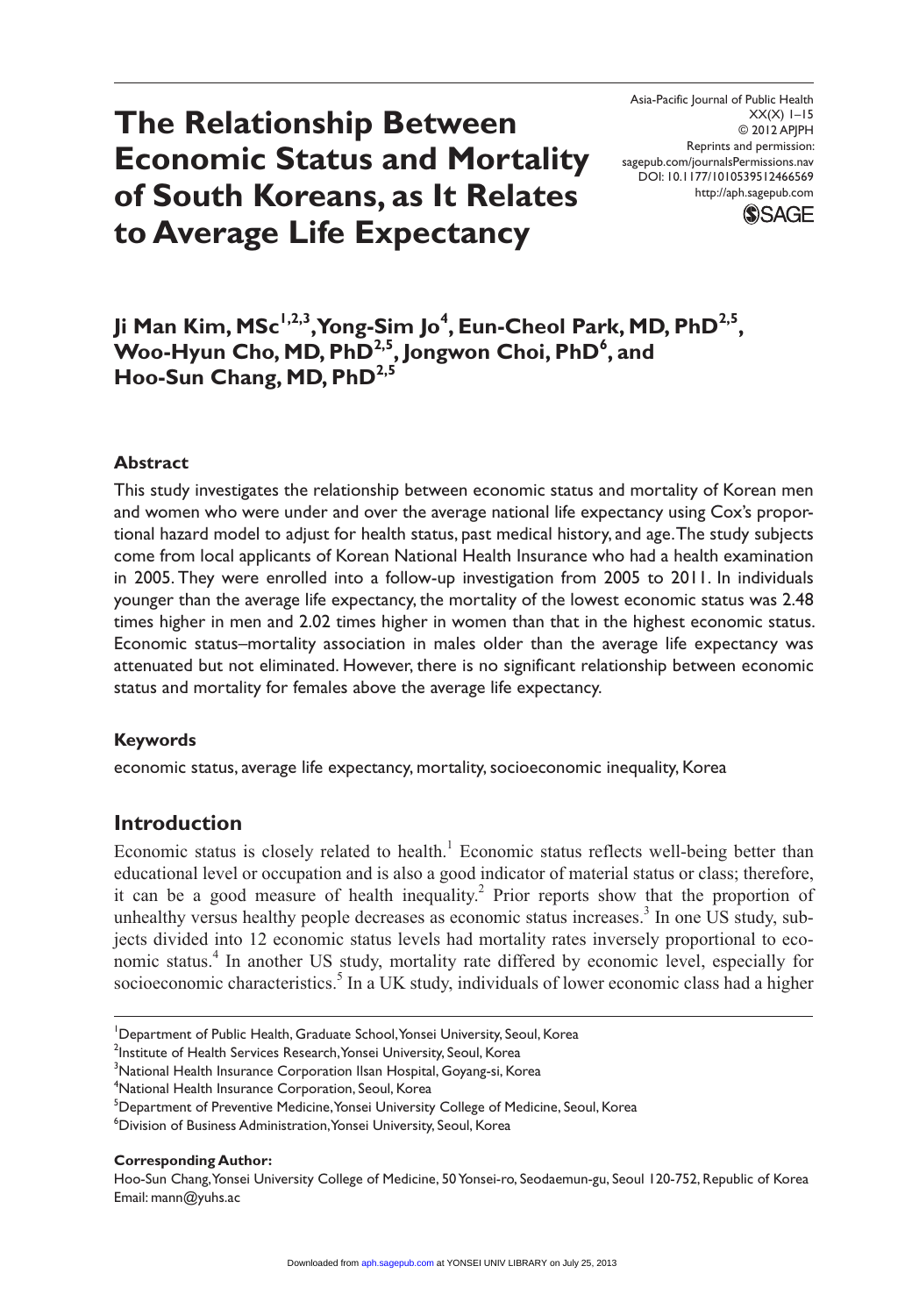prevalence of acute disease, chronic disease, arthritis/rheumatism, and heart disease, as compared with those of higher economic class.<sup>6</sup> According to the cohort study conducted in North America and Europe for approximately 40 years, the mortality and morbidity is higher as the economic status is lower.<sup>7</sup>

Past research has focused on the relationship between mortality rate and social or economic class for a variety of reasons.<sup>8</sup> First, despite a decline in mortality rate across several decades, socioeconomic inequality in mortality rate continues to persist. Second, socioeconomic inequality in mortality can be potentially reduced through political intervention that promotes healthrelated activities and medical care services. Finally, socioeconomic inequality in mortality can alter income redistribution by affecting income security systems such as pensions.

Higher economic status increases access to health resources; thus, it can directly and indirectly influence health levels and mortality. Previous studies point out that the degree of correlation between income and mortality differs among age and gender groups. Most socioeconomic factors are related to average life expectancy. According to socioeconomic indicators, the differences between average life expectancy of men and women were detected.<sup>9</sup> Studies conducted in the United States and Europe have reported that an imbalance between income and mortality is higher in men than women and is apparent during the economically active period rather than old age. $8,10$  Although the gap between income and life expectancy decreases as age increases, the life expectancy of those in the high-income bracket was higher than those with the lower income levels, and the gap was somewhat large among men.<sup>11</sup>

Rapid economic growth in South Korea has improved medical accessibility and has provided a medical security system for the entire population. In 1998, however, the Asian financial crisis intensified income disparity, which is now a significant social problem. Several studies regarding socioeconomic inequality in mortality have been undertaken; however, these were limited to investigations on the differentials by occupation, income, and age.<sup>12</sup> In addition, many had incomplete follow-up, either because of attrition or because deaths were only tracked for 1 year, which made it difficult to generalize the relationship between socioeconomic characteristics and mortality. There is a paucity of studies reporting associations between economic status and mortality among elderly Asian population. There are limited studies investigating behavioral and biological pathway by which socioeconomic status and mortality are associated for the elderly. Moreover, most studies focused on Western countries and the evidence relating socioeconomic satus to mortality among elders is far from consistent.

The purpose of this study was to investigate the association of economic status and mortality in both Korean men and women, below and above average life expectancy. We also examined how the economic status–mortality associations were accounted for by economic status differences in health behaviors and past morbidity.

#### **Methods**

#### *Data Sources*

This study uses health examination data collected by the National Health Insurance Corporation (South Korea's public health insurance), which includes almost all of South Korea's population. Subscribers may be classified as employee-insured or self-employed insured. Health insurance premiums for the employee-insured are based on monthly income. Health insurance premiums for the self-employed are based on income, property value, living standards, and economic activity rate. Coverage under both plans includes dependent family members (spouses, direct ascendants, and descendants of both the subscriber and spouse). For most others, the National Basic Living Security Act, as part of the Medical Care Assistance Act, provides medical fee assistance to those who qualify, including persons of National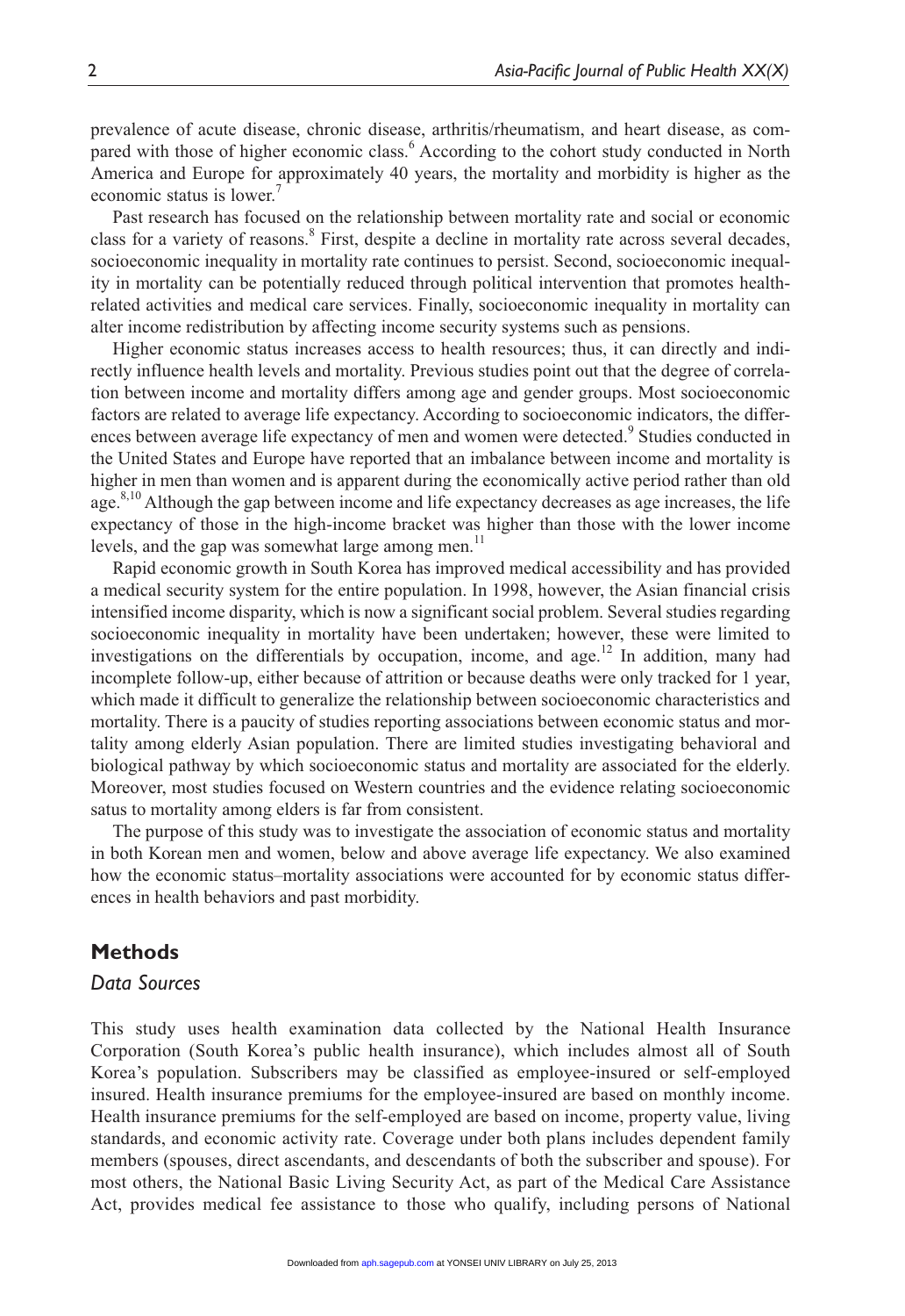

**Figure 1.** Flowchart of subject selection

Merit. By the end of 2005, 47.39 million people were enrolled in the National Health Insurance Corporation, which is 96.4% of the 49.2 million who are eligible for medical security.<sup>13</sup> Of those insured, 55.4% (27.23 million) were covered by employee-insured benefits, 41.0% (20.16 million) were covered by self-employed benefits, and 3.6% (1.76 million) were incorporated into the medical fee assistance program.<sup>13</sup>

National Health Insurance Corporation data used in this study include health examination follow-up data from January 2005 to July 2011. Health examinations of office workers and their dependent families take place every 2 years (every year for nonoffice workers) to promote early disease detection and subsequently cover the resulting medical care expenses at that stage.

#### *Study Subjects*

This study used data on self-employed subscribers only because their health insurance premiums are probably the most accurate indicators of economic status. From the total number of selfemployed insured in 2005 (20 158 754), 4 700 037 were subject to health examination. Of those, 1 197 441 received health examinations. We excluded 572,176 who had possible disease, resulting in 625 265 final study subjects who were considered as healthy (Figure 1). Final subjects were neither obese, nor did they have tuberculosis, other chest diseases, high blood pressure, high cholesterol, liver disease, intestinal disease, kidney disease, poor health perception and habits, or poor oral diagnosis (eg, dental caries, missing teeth, periodontal disease). Of the people who received health examinations, those who were suspected of any one of the diseases in the results of the interview, eyesight, hearing, obesity, tuberculosis and other chest diseases, high blood pressure related diseases, hyperlipidemia, liver and bowel diseases, diabetes, kidney disease, anemia, health perception, everyday habits, and oral checkup (dental cavities, loss of teeth, periodontal disease) were excluded from the population of the final subjects. The final subject population selected for this study possessed a normal health state according to the results of the health examination.

Because the premiums of self-employed subjects consider gender, age, cars, business income, asset income, property (including houses and cars), living standards, and economic activity rate, they are a good indicator of economic status in Korea.<sup>14</sup> The health insurance premium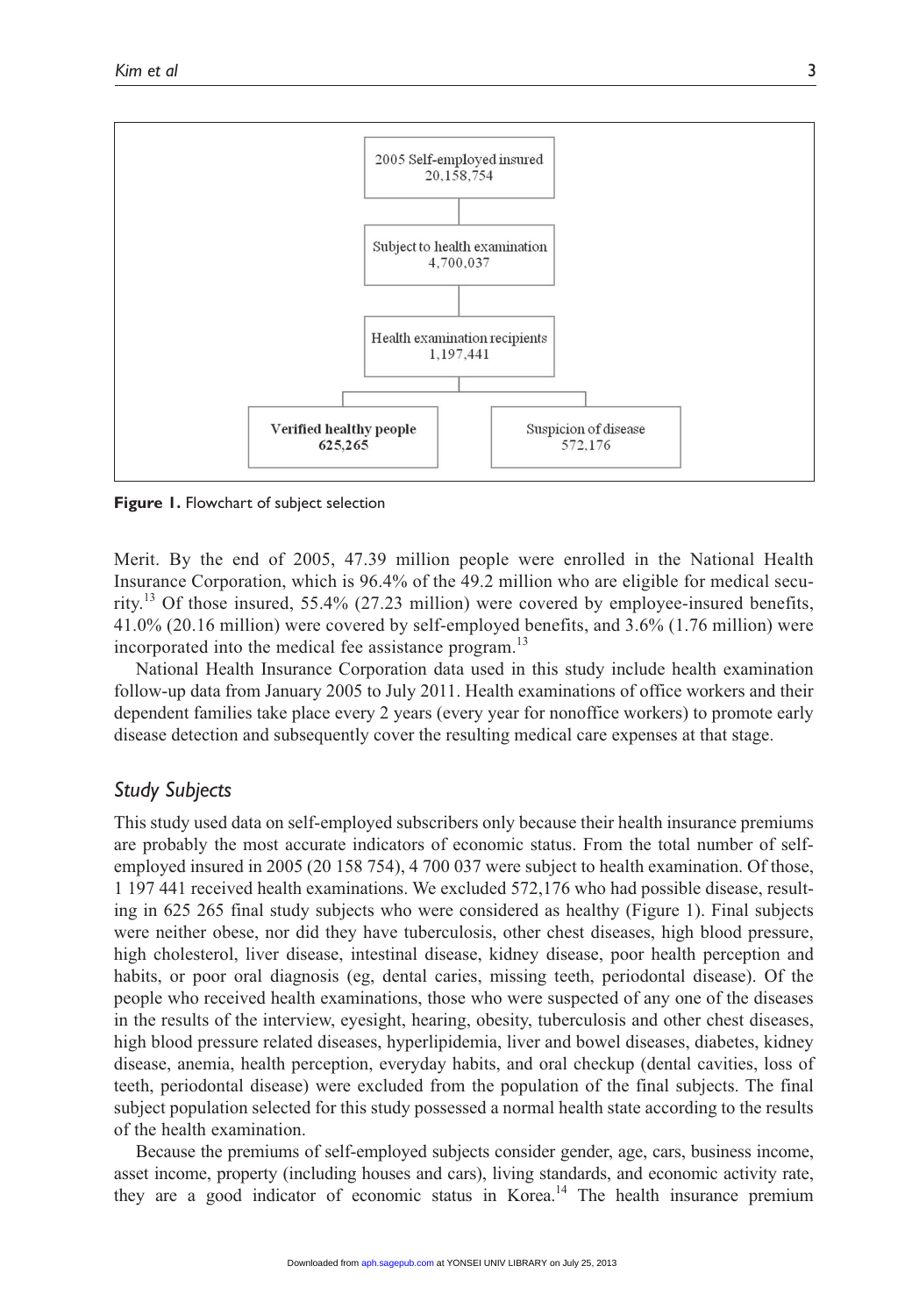of self-employed subscribers was used as a proxy indicator of economic status in this study. The economic status of the subjects was categorized into 10 levels according to their health insurance premiums.

#### *Mortality*

When a death occurs, a family member must directly report to the Health Insurance Corporation within 14 days of the death so that the Corporation can disqualify the individual. Death and date of death are recorded by the Corporation. In this study, we calculated the death rate of the final study subjects from January 2005 to July 2011.

#### *Factors Influencing Risk of Death*

Mortality rate varied by area of residency (recorded during health examinations). We divided subjects by place of residence: Seoul, metropolitan cities, other cities, and regional counties.

Apart from economic status, we have included in the analysis factors such as smoking, alcohol intake, and exercise level. Smoking habit was categorized into "nonsmoker," "past smoker, but currently nonsmoker," and "current smoker." Alcohol intake was measured as the number of drinking incidences per week plus alcohol intake per incident and then divided into 4 levels. Exercise level was measured according to the number of times, per week when the subject exercised until the body was soaked with sweat.

Past medical history can also influence mortality and was, therefore, included in the analysis. Past medical history categories included tuberculosis, hepatitis, liver disease, high blood pressure, heart disease, stroke, diabetes, cancer, and other diseases. Past medical history was categorized by disease, year of occurrence, and current status (full recovery or under treatment).

#### *Statistical Analysis*

Chi-square tests were used to test for differences in the study subjects. For each male and female group, calibrations for age, smoking, drinking, exercise, past medical history, and residency were made prior to testing the association between economic status and risk of death. In addition, data were divided into "below" and "above" average life expectancy to test this effect. Finally, we fit mortality by economic status to Cox's proportional hazards models using hazard ratios with 95% confidence intervals. SAS (version 9.2) was used for all procedures.

#### **Results**

Table 1 presents the general characteristics of the study subjects. From the 625 265 study subjects who were verified to be healthy in 2005, 9496 males and 6045 females died.

#### *Relationship Between Economic Status and Risk of Death*

Age, smoking, drinking, exercise, past medical history, and residency adjustments were calculated (Table 2) and applied before testing the relationship between economic status and risk of death. For men, the risk of death for subjects in the lowest economic status was 2.32 times higher than that of subjects in the highest economic status (hazard ratio  $\text{[HR]} = 2.32, 95\%$  confidence interval  $\text{[CI]} = 2.11 - 2.55$ . For women, the risk of death for subjects in the lowest economic status was 1.85 times higher than that of subjects in the highest economic status ( $HR = 1.85$ ,  $95\%$  CI = 1.64-2.09). In both men and women, the risk of death was highest in subjects older than 40 years and in those with a past medical history.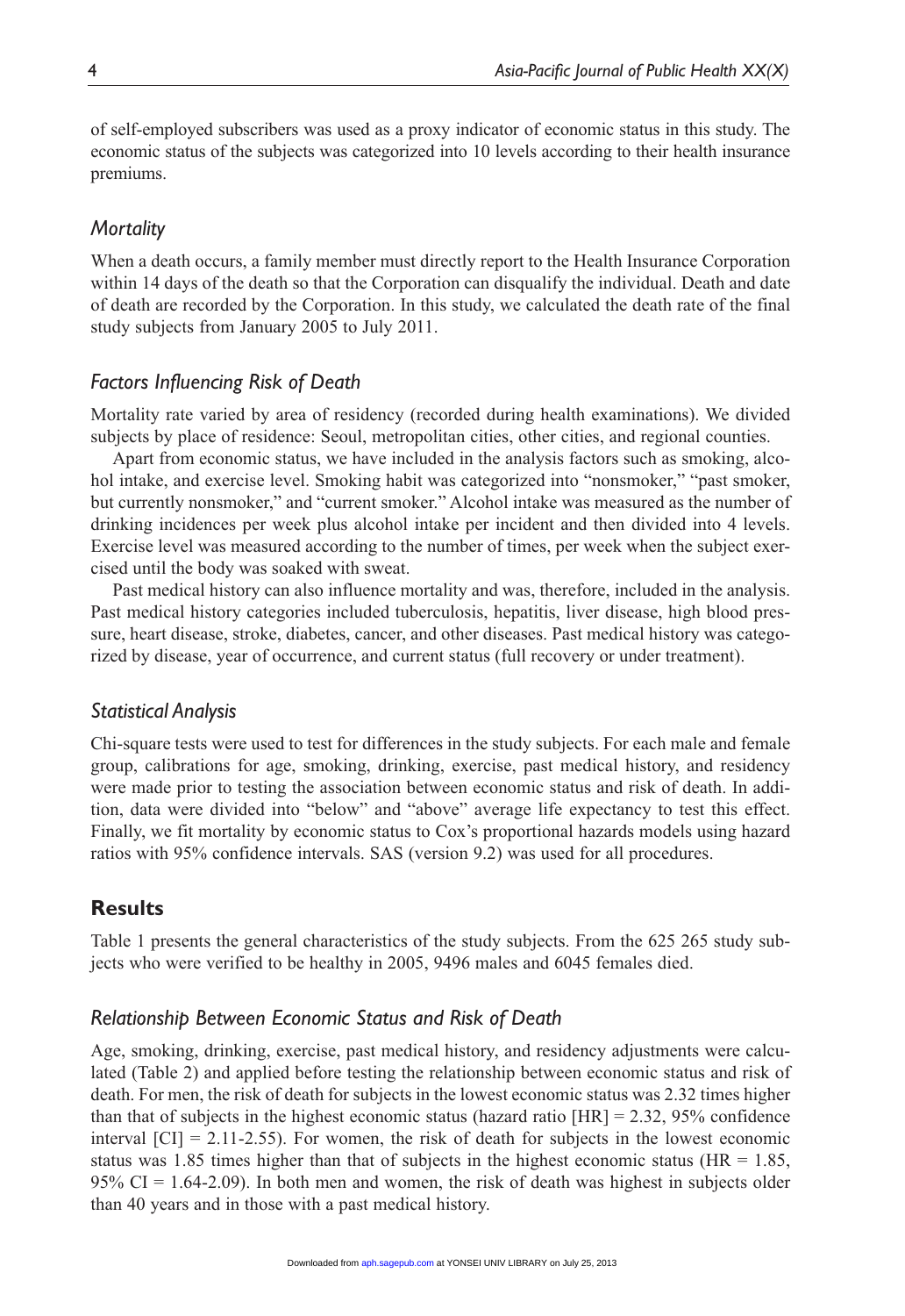|                            |              |           |      | Males       |      |         |         |      |              | Females       |       |          |
|----------------------------|--------------|-----------|------|-------------|------|---------|---------|------|--------------|---------------|-------|----------|
|                            |              | Dead      |      | Alive       |      |         |         | Dead |              | Alive         |       |          |
|                            |              | n         | %    | n           | %    | P       |         | n    | %            | n             | %     | P        |
| Total                      | 255 275 9496 |           | 3.7  | 245 779     | 96.3 |         | 369 990 | 6045 | 1.6          | 363 945       | 98.4  |          |
| Economic status (2005)     |              |           |      |             |      | < .0001 |         |      |              |               |       | < .0001  |
| Class I (high)             | 27 065       | 598       | 2.2  | 26 467      | 97.8 |         | 40 32 1 | 364  | 0.9          | 39 957        | 99.I  |          |
| Class II                   | 25 854       | 557       | 2.2  | 25 297      | 97.8 |         | 36 970  | 316  | 0.9          | 36 654        | 99.I  |          |
| Class III                  | 25 321       | 531       | 2.1  | 24 790      | 97.9 |         | 34 233  | 317  | 0.9          | 33 916        | 99. I |          |
| Class IV                   | 26 034       | 547       | 2.1  | 25 487      | 97.9 |         | 40 537  | 429  | $\mathsf{L}$ | 40 108        | 98.9  |          |
| Class V                    | 24 94 1      | 580       | 2.3  | 24 36 1     | 97.7 |         | 33 268  | 380  | $\mathsf{L}$ | 32 888        | 98.9  |          |
| Class VI                   | 25 838       | 737       | 2.9  | 25 101      | 97.1 |         | 37 030  | 461  | 1.2          | 36 569        | 98.8  |          |
| Class VII                  | 25 754       | 825       | 3.2  | 24 9 29     | 96.8 |         | 37 309  | 531  | 1.4          | 36 778        | 98.6  |          |
| Class VIII                 | 23 769       | 997       | 4.2  | 22 772      | 95.8 |         | 36 603  | 773  | 2.1          | 35 830        | 97.9  |          |
| Class IX                   | 25 294 1641  |           | 6.5  | 23 653      | 93.5 |         | 41898   | 942  | 2.2          | 40 956        | 97.8  |          |
| Class X (low)              | 25 405 2483  |           | 9.8  | 22 922      | 90.2 |         | 31821   | 1532 | 4.8          | 30 289        | 95.2  |          |
| Age (years)                |              |           |      |             |      | < .0001 |         |      |              |               |       | < .0001  |
| $30$                       | 2598         | 3         | 0.5  | 2585        | 99.5 |         | 2169    | 4    | 0.2          | 2165          | 99.8  |          |
| 30-39                      | 22 630       | 109       | 0.5  | 22 521      | 99.5 |         | 10739   | 38   | 0.4          | 10701         | 99.6  |          |
| 40-49                      | 85 937       | 791       | 0.9  | 85 146      | 99.I |         | 17 101  | 762  | 4.5          | 16 339        | 95.5  |          |
| 50-59                      | 74 172 1531  |           | 2.1  | 72 641      | 97.9 |         | 105 223 | 873  | 0.8          | 104 350       | 99.2  |          |
| 60-69                      | 47 895 2799  |           | 5.8  | 45 096      | 94.2 |         | 59856   | 1435 | 2.4          | 58 421        | 97.6  |          |
| 70-79                      | 19 147 3 173 |           | 16.6 | 15 974      | 83.4 |         | 24 5 38 | 2034 | 8.3          | 22 504        | 91.7  |          |
| $\geq 80$                  |              | 2896 1080 | 37.3 | 1816        | 62.7 |         | 3364    | 899  | 26.7         | 2465          | 73.3  |          |
| Year of death              |              |           |      |             |      |         |         |      |              |               |       |          |
| 2005                       |              | 289       |      |             |      |         |         | 7    |              |               |       |          |
| 2006                       |              | 1075      |      |             |      |         |         | 669  |              |               |       |          |
| 2007                       |              | 1465      |      |             |      |         |         | 861  |              |               |       |          |
| 2008                       |              | 1647      |      |             |      |         |         | 995  |              |               |       |          |
| 2009                       |              | 1791      |      |             |      |         |         | 1209 |              |               |       |          |
| 2010                       |              | 2015      |      |             |      |         |         | 1292 |              |               |       |          |
| 2011                       |              | $1214$    |      |             |      |         |         | 848  |              |               |       |          |
| Residence                  |              |           |      |             |      | < .0001 |         |      |              |               |       | < .0001  |
| Seoul                      | 41808        | 951       | 2.3  | 40 857      | 97.7 |         | 65 149  | 652  | 1.0          | 64 497        | 99.0  |          |
| Metropolitan<br>cities (6) | 66 336 1868  |           | 2.8  | 64 468      | 97.2 |         | 97 587  | 1252 | 1.3          | 96 335        | 98.7  |          |
| City                       | 103 621 3645 |           | 3.5  | 99 976      | 96.5 |         | 145 454 | 2328 | 1.6          | 143 126       | 98.4  |          |
| County                     | 43 510 3032  |           | 7.0  | 40 478      | 93.0 |         | 61800   | 1813 | 2.9          | 59 987        | 97.I  |          |
| History of liver disease   |              |           |      |             |      | .001    |         |      |              |               |       | .0359    |
| No                         | 249 296 9226 |           | 3.7  | 240 070     | 96.3 |         | 365 504 | 5954 | 1.6          | 359 550       | 98.4  |          |
| Yes                        | 5979         | 270       | 4.5  | 5709        | 95.5 |         | 4486    | 91   | 2.0          | 4395          | 98.0  |          |
| History of high blood      |              |           |      |             |      | 1000.   |         |      |              |               |       | $1000$ . |
| pressure                   |              |           |      |             |      |         |         |      |              |               |       |          |
| No                         | 233 636 7936 |           |      | 3.4 225 700 | 96.6 |         | 336 133 | 4680 |              | $1.4$ 331 453 | 98.6  |          |
| Yes                        | 21 639 1560  |           | 7.2  | 20 079      | 92.8 |         | 33 857  | 1365 | 4.0          | 32 492        | 96.0  |          |
| History of stroke          |              |           |      |             |      | < 0.001 |         |      |              |               |       | $1000$ . |
|                            | 253 111 9231 |           |      | 3.6 243 880 |      |         | 368 352 | 5961 |              | 362 391       |       |          |
| No                         |              |           |      |             | 96.4 |         |         |      | 1.6          |               | 98.4  |          |
| Yes                        |              | 2164 265  | 12.2 | 1899        | 87.8 |         | 1638    | 84   | 5. I         | 1554          | 94.9  |          |
| History of heart disease   |              |           |      |             |      | < .0001 |         |      |              |               |       | < 0001   |
| No                         | 251 640 9144 |           |      | 3.6 242 496 | 96.4 |         | 365 102 | 5754 | 1.6          | 359 348       | 98.4  |          |
| Yes                        |              | 3635 352  | 9.7  | 3283        | 90.3 |         | 4888    | 291  | 6.0          | 4597          | 94.0  |          |

**Table 1.** Baseline Characteristics of the Study Population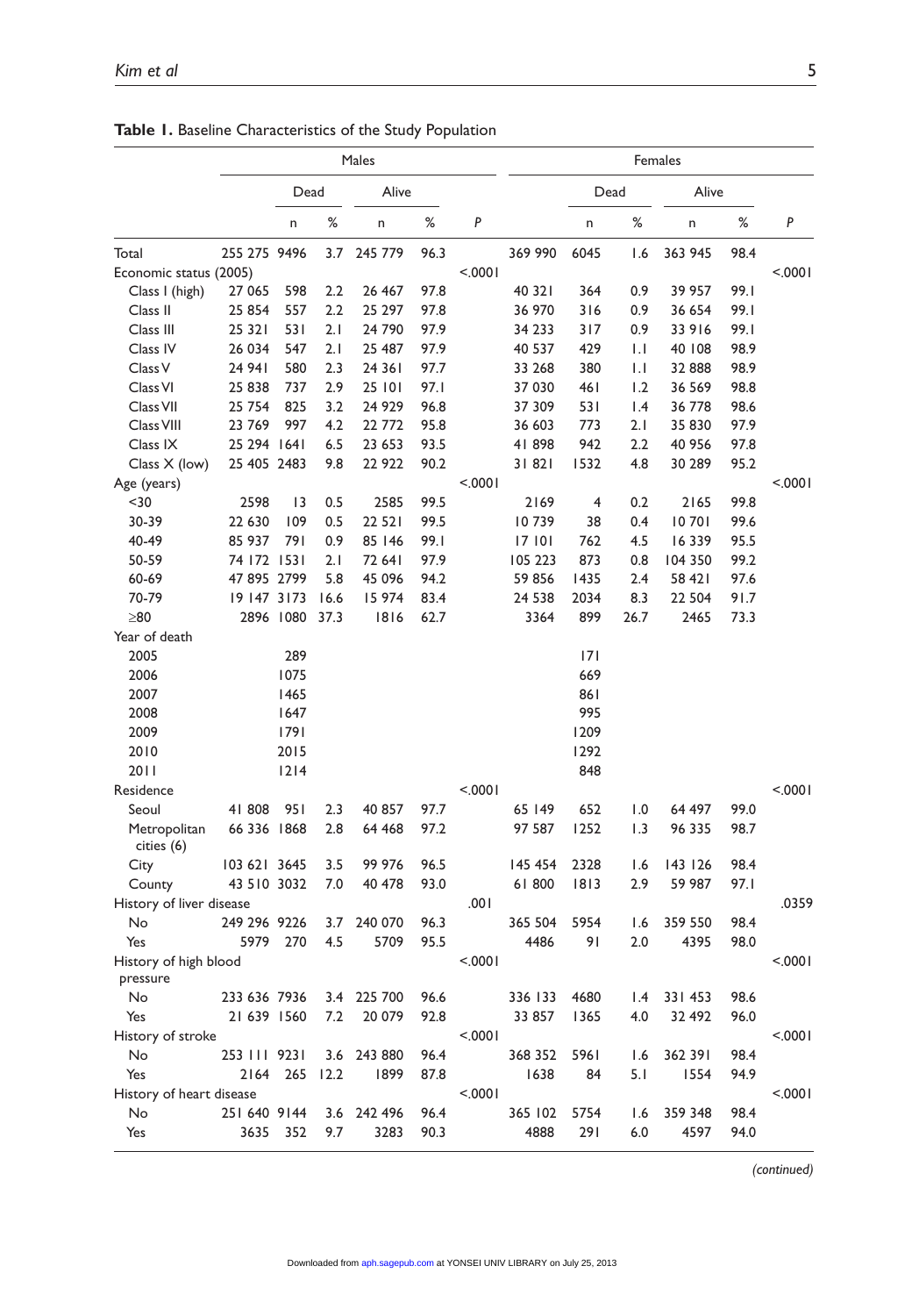|                                           |              |      |      | <b>Males</b> |      |         |         |      |              | Females       |      |          |
|-------------------------------------------|--------------|------|------|--------------|------|---------|---------|------|--------------|---------------|------|----------|
|                                           |              | Dead |      | Alive        |      |         |         | Dead |              | Alive         |      |          |
|                                           |              | n    | %    | n            | %    | P       |         | n    | %            | n             | %    | P        |
| History of diabetes                       |              |      |      |              |      | < 0001  |         |      |              |               |      | $1000$ . |
| No                                        | 248 952 8988 |      | 3.6  | 239 964      | 96.4 |         | 362 740 | 5725 | 1.6          | 357015        | 98.4 |          |
| Yes                                       | 6323         | 508  | 8.0  | 5815         | 92.0 |         | 7250    | 320  | 4.4          | 6930          | 95.6 |          |
| History of cancer                         |              |      |      |              |      | < 0001  |         |      |              |               |      | < 0.001  |
| No                                        | 253 771      | 9258 | 3.6  | 244 5 13     | 96.4 |         | 367 063 | 5903 | 1.6          | 361 160       | 98.4 |          |
| Yes                                       | 1504         | 238  | 15.8 | 1266         | 84.2 |         | 2927    | 142  | 4.9          | 2785          | 95.1 |          |
| History of other diseases                 |              |      |      |              |      | < 0001  |         |      |              |               |      | < 0001   |
| No                                        | 225 677      | 7886 | 3.5  | 217791       | 96.5 |         | 325 537 | 5111 | 1.6          | 320 426       | 98.4 |          |
| Yes                                       | 29 5 98      | 1610 | 5.4  | 27 988       | 94.6 |         | 44 453  | 934  | 2.1          | 43 5 19       | 97.9 |          |
| Smoking                                   |              |      |      |              |      | < 0001  |         |      |              |               |      | < 0.001  |
| Nonsmoker                                 | 119731       | 4375 | 3.7  | 115 356      | 96.3 |         | 340 163 | 5314 | 1.6          | 334 849       | 98.4 |          |
| Past smoker<br>but currently<br>nonsmoker | 42 680       | 1457 | 3.4  | 41 223       | 96.6 |         | 5438    | 122  | 2.2          | 5316          | 97.8 |          |
| Current<br>smoker                         | 89 144       | 3500 | 3.9  | 85 644       | 96.1 |         | 14 238  | 417  | 2.9          | 13 821        | 97.1 |          |
| Nonresponse                               | 3616         | 159  | 4.4  | 3457         | 95.6 |         | 10 005  | 188  | 1.9          | 9817          | 98.I |          |
| Missing                                   | 104          |      |      |              |      |         | 146     |      |              |               |      |          |
| Daily alcohol intake (g)                  |              |      |      |              |      | < 0001  |         |      |              |               |      | < 0001   |
| 0                                         | 115 804      | 5614 | 4.8  | 110 190      | 95.2 |         | 295 739 | 5326 | 1.8          | 290 413       | 98.2 |          |
| $  -  $                                   | 52 459       | 1388 | 2.6  | 51 071       | 97.4 |         | 56 902  | 532  | 0.9          | 56 370        | 99.1 |          |
| $12 - 47$                                 | 65 472       | 1755 | 2.7  | 63 717       | 97.3 |         | 15312   | 163  | $\mathsf{L}$ | 15 149        | 98.9 |          |
| 48-84                                     | 16,716       | 538  | 3.2  | 16 178       | 96.8 |         | 1522    | 15   | 1.0          | 1507          | 99.0 |          |
| $\geq 85$                                 | 4720         | 196  | 4.2  | 4 5 2 4      | 95.8 |         | 369     | 5    | 1.4          | 364           | 98.6 |          |
| Missing                                   | 104          |      |      |              |      |         | 146     |      |              |               |      |          |
| Exercise (times                           |              |      |      |              |      | < .0001 |         |      |              |               |      | < .0001  |
| per week)                                 |              |      |      |              |      |         |         |      |              |               |      |          |
| None                                      | 133 716 6155 |      | 4.6  | 127 561      | 95.4 |         | 213715  | 4279 | 2.0          | 209 436       | 98.0 |          |
| $1-2$                                     | 61 144       | 1250 | 2.0  | 59 894       | 98.0 |         | 68 500  | 666  | 1.0          | 67834         | 99.0 |          |
| $3-4$                                     | 25 63 1      | 554  | 2.2  | 25 077       | 97.8 |         | 38 112  | 316  | 0.8          | 37 796        | 99.2 |          |
| $5 - 6$                                   | 7523         | 202  | 2.7  | 7321         | 97.3 |         | 11521   | 91   | 0.8          | <b>II 430</b> | 99.2 |          |
| Everyday                                  | 21 402       | 1007 | 4.7  | 20 395       | 95.3 |         | 28 550  | 442  | 1.5          | 28 108        | 98.5 |          |
| Nonresponse                               | 5755         | 323  | 5.6  | 5432         | 94.4 |         | 9446    | 247  | 2.6          | 9199          | 97.4 |          |
| Missing                                   | 104          |      |      |              |      |         | 146     |      |              |               |      |          |

#### **Table 1. (continued)**

When we examined factors that could influence mortality, we found that smokers had a high risk of death. Those who did regular exercise had 10% to 20% lower risk of death.

#### *Risk of Death Below and Above the Average Life Expectancy*

The average life expectancy of South Koreans in 2005 was 75 years for men and 82 years for women.<sup>15</sup> Both men and women had greater differences in risk of death by economic status below the average life expectancy as compared with above average life expectancy (Tables 3 and 4). In subjects younger than the average life expectancy, those with a lower economic status had a significantly higher risk of death than those with a higher economic status, suggesting economic status is significantly related to risk of death. In contrast, subjects older than the average life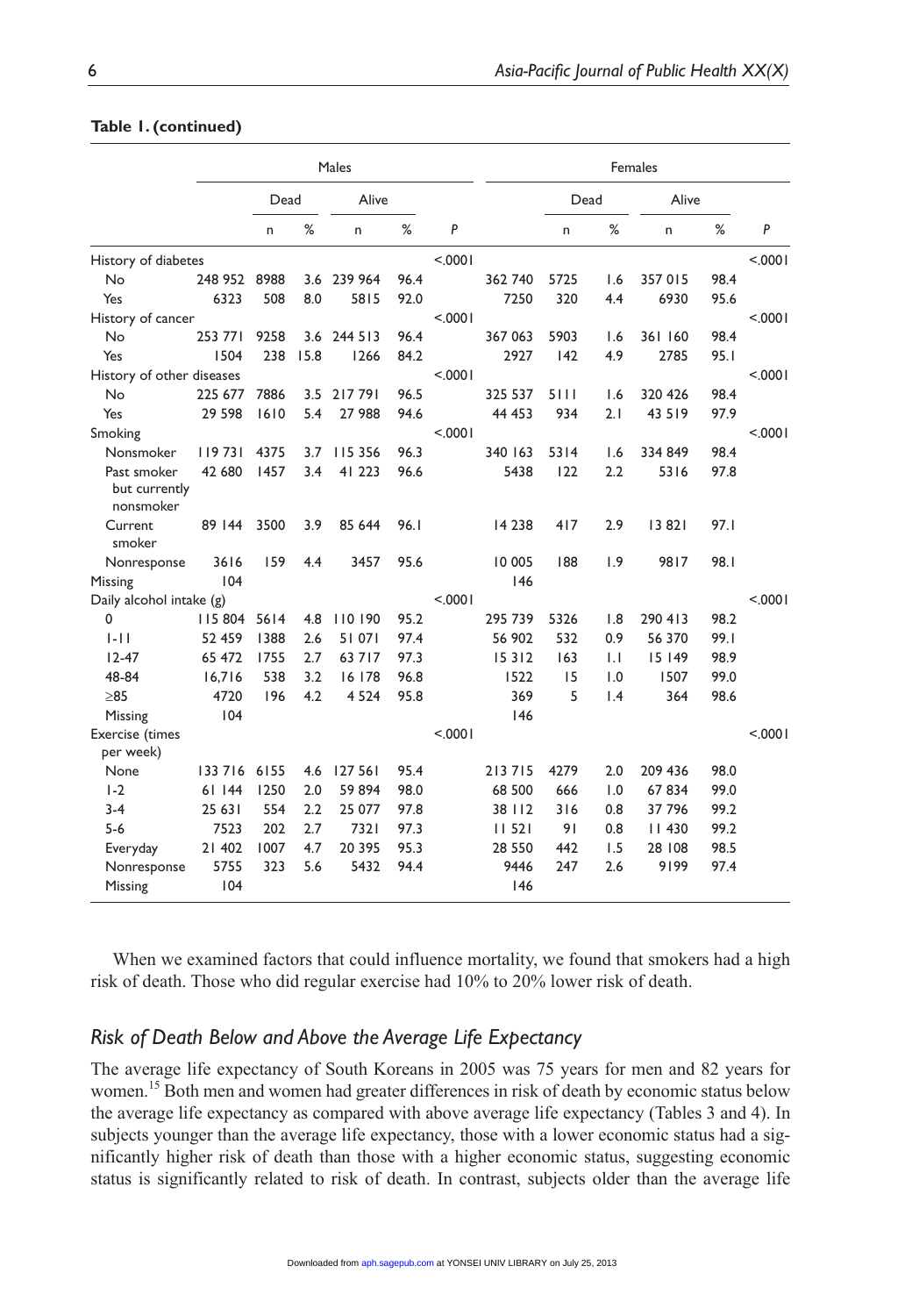|                                     |           | Males         |           | <b>Females</b>   |
|-------------------------------------|-----------|---------------|-----------|------------------|
|                                     | <b>HR</b> | 95% CI        | <b>HR</b> | 95% CI           |
| Economic status (2005)              |           |               |           |                  |
| Class I (high)                      | 1.00      |               | 1.00      |                  |
| Class <sub>II</sub>                 | 1.20      | $1.07 - 1.35$ | 1.13      | $0.97 - 1.31$    |
| Class III                           | 1.27      | $1.13 - 1.43$ | 1.27      | $1.09 - 1.47$    |
| Class IV                            | 1.31      | $1.17 - 1.48$ | 1.44      | $1.25 - 1.65$    |
| Class V                             | 1.43      | $1.28 - 1.61$ | 1.42      | $1.23 - 1.64$    |
| Class VI                            | 1.73      | $1.55 - 1.93$ | 1.48      | $1.29 - 1.70$    |
| Class VII                           | 1.74      | $1.57 - 1.94$ | 1.47      | $1.29 - 1.69$    |
| Class VIII                          | 1.87      | $1.68 - 2.07$ | 1.63      | $1.43 - 1.85$    |
| Class IX                            | 2.16      | $1.96 - 2.38$ | 1.69      | $1.49 - 1.91$    |
| Class $X$ (low)                     | 2.32      | $2.11 - 2.55$ | 1.85      | $1.64 - 2.09$    |
| Age (years)                         |           |               |           |                  |
| $30$                                | 1.00      |               | 1.00      |                  |
| 30-39                               | 1.14      | $0.64 - 2.03$ | 2.08      | $0.74 - 5.82$    |
| 40-49                               | 2.27      | $1.31 - 3.93$ | 3.19      | $1.19 - 8.51$    |
| 50-59                               | 5.27      | $3.06 - 9.10$ | 5.60      | $2.10 - 14.98$   |
| 60-69                               | 13.64     | 7.91-23.52    | 14.28     | 5.35-38.13       |
| 70-79                               | 34.47     | 20.00-59.43   | 44.45     | $16.65 - 118.67$ |
| $\geq 80$                           | 83.83     | 48.52-144.84  | 155.26    | 58.09-414.96     |
| Residence                           |           |               |           |                  |
| Seoul                               | 1.00      |               | 1.00      |                  |
| Metropolitan cities (6)             | 1.17      | $1.09 - 1.27$ | 1.13      | $1.03 - 1.25$    |
| City                                | 1.20      | $1.11 - 1.29$ | 1.10      | $1.01 - 1.21$    |
| County                              | 1.33      | $1.23 - 1.44$ | 1.15      | $1.05 - 1.27$    |
| Smoking                             |           |               |           |                  |
| Nonsmoker                           | 1.00      |               | 1.00      |                  |
| Past smoker but currently nonsmoker | 1.02      | $0.96 - 1.08$ | 1.65      | $1.38 - 1.98$    |
| Current smoker                      | 1.44      | $1.38 - 1.51$ | 1.73      | $1.56 - 1.91$    |
| Daily alcohol intake (g)            |           |               |           |                  |
| 0                                   | 1.00      |               | 1.00      |                  |
| $1 - 11$                            | 0.77      | 0.73-0.82     | 0.93      | $0.85 - 1.02$    |
| $12 - 47$                           | 0.83      | 0.78-0.88     | 1.15      | $0.98 - 1.34$    |
| 48-84                               | 0.89      | $0.81 - 0.97$ | 1.14      | $0.69 - 1.90$    |
| $\geq 85$                           | 0.99      | $0.86 - 1.14$ | 1.50      | $0.62 - 3.60$    |
| Exercise (times per week)           |           |               |           |                  |
| None                                | 1.00      |               | 1.00      |                  |
| $1-2$                               | 0.76      | $0.71 - 0.80$ | 0.81      | 0.75-0.88        |
| $3-4$                               | 0.73      | $0.67 - 0.80$ | 0.75      | $0.67 - 0.84$    |
| $5-6$                               | 0.78      | 0.68-0.90     | 0.71      | 0.57-0.87        |
| Nearly everyday                     | 0.85      | $0.79 - 0.91$ | 0.82      | 0.74-0.90        |
| History of liver disease            |           |               |           |                  |
| No                                  | 1.00      |               | 1.00      |                  |
| Yes                                 | 1.53      | $1.35 - 1.73$ | 1.47      | $1.20 - 1.81$    |

#### **Table 2.** Adjusted Hazard Ratios for All Variables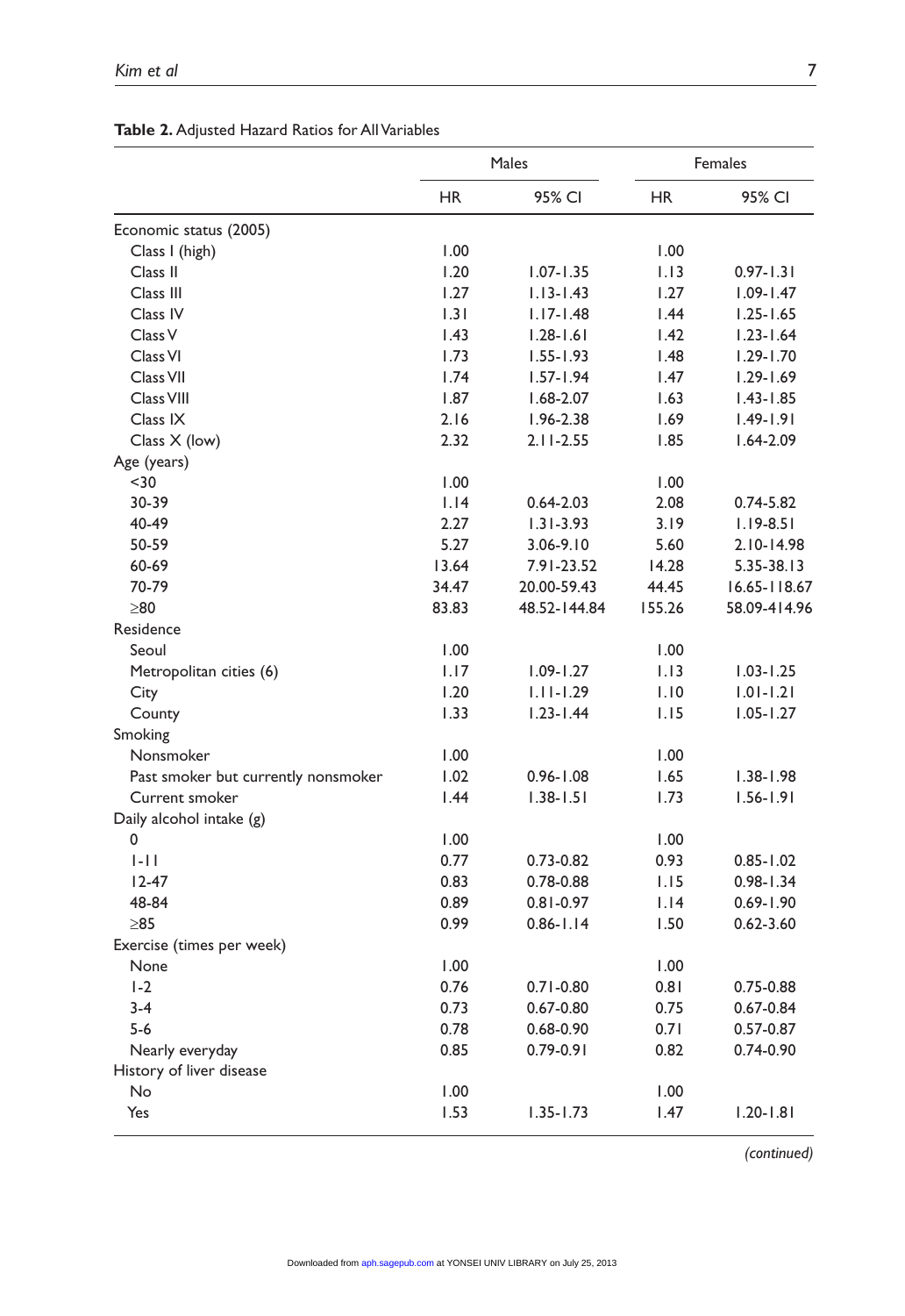|                                |           | Males         |           | Females       |
|--------------------------------|-----------|---------------|-----------|---------------|
|                                | <b>HR</b> | 95% CI        | <b>HR</b> | 95% CI        |
| History of high blood pressure |           |               |           |               |
| <b>No</b>                      | 1.00      |               | 1.00      |               |
| Yes                            | 1.07      | $1.01 - 1.13$ | 1.16      | $1.09 - 1.24$ |
| History of stroke              |           |               |           |               |
| No                             | 1.00      |               | 1.00      |               |
| Yes                            | 1.69      | $1.49 - 1.91$ | 1.35      | $1.09 - 1.68$ |
| History of heart disease       |           |               |           |               |
| No                             | 1.00      |               | 1.00      |               |
| Yes                            | 1.36      | $1.23 - 1.52$ | 1.51      | $1.34 - 1.70$ |
| History of diabetes            |           |               |           |               |
| No                             | 1.00      |               | 1.00      |               |
| Yes                            | 1.42      | $1.30 - 1.56$ | 1.29      | $1.15 - 1.44$ |
| History of cancer              |           |               |           |               |
| No                             | 1.00      |               | 1.00      |               |
| Yes                            | 2.39      | $2.10 - 2.72$ | 2.63      | $2.23 - 3.11$ |
| History of other diseases      |           |               |           |               |
| No                             | 1.00      |               | 1.00      |               |
| Yes                            | 1.26      | $1.19 - 1.33$ | 1.14      | $1.06 - 1.22$ |

#### **Table 2. (continued)**

Abbreviations: HR, hazard ratio; 95% CI, 95% confidence interval.

expectancy had different risks of death by economic status depending on gender: Men had a higher risk of death with lower economic status  $(P = .0113;$  Table 3), but women had no difference in risk by economic status ( $P = .4281$ ; Table 4). The relation between economic status and mortality associations in subjects younger than the average life expectancy were attenuated but not eliminated after adjustment for health behaviors and past medical history, and this is true for both sexes. However, the relations were not significant in women above average life expectancy both before and after adjustments for these confounders.

# **Discussion**

Our analysis of data from the National Health Insurance Corporation shows that risk of death is higher for individuals with lower economic status, which is similar to study results in North America<sup>4,5</sup> and Europe.<sup>7</sup> Adjustment for residence, health behaviors, and past medical history reduced, but did not eliminate, the economic status–mortality relations. Economic status inequality in mortality still persisted in both males and females, even after simultaneous adjustment for health behaviors and past health status. It is likely that unhealthy behaviors and poor health status in the past constitute steps in the causal pathway between low economic status and high mortality. Since the relation between economic status and mortality appears to be attenuated by adjusting health behaviors, health policies for the population with low economic status below the life expectancy should consider health education.<sup>16</sup> Our study results show that risk of death decreases more in men than in women as economic status improves. Other studies also report socioeconomic inequality in mortality to be less pronounced in women than in men partly because of a difference in the main cause of death or partly because of the influence of marital status.<sup>8,10</sup> A previous study in Europe found that the imbalance in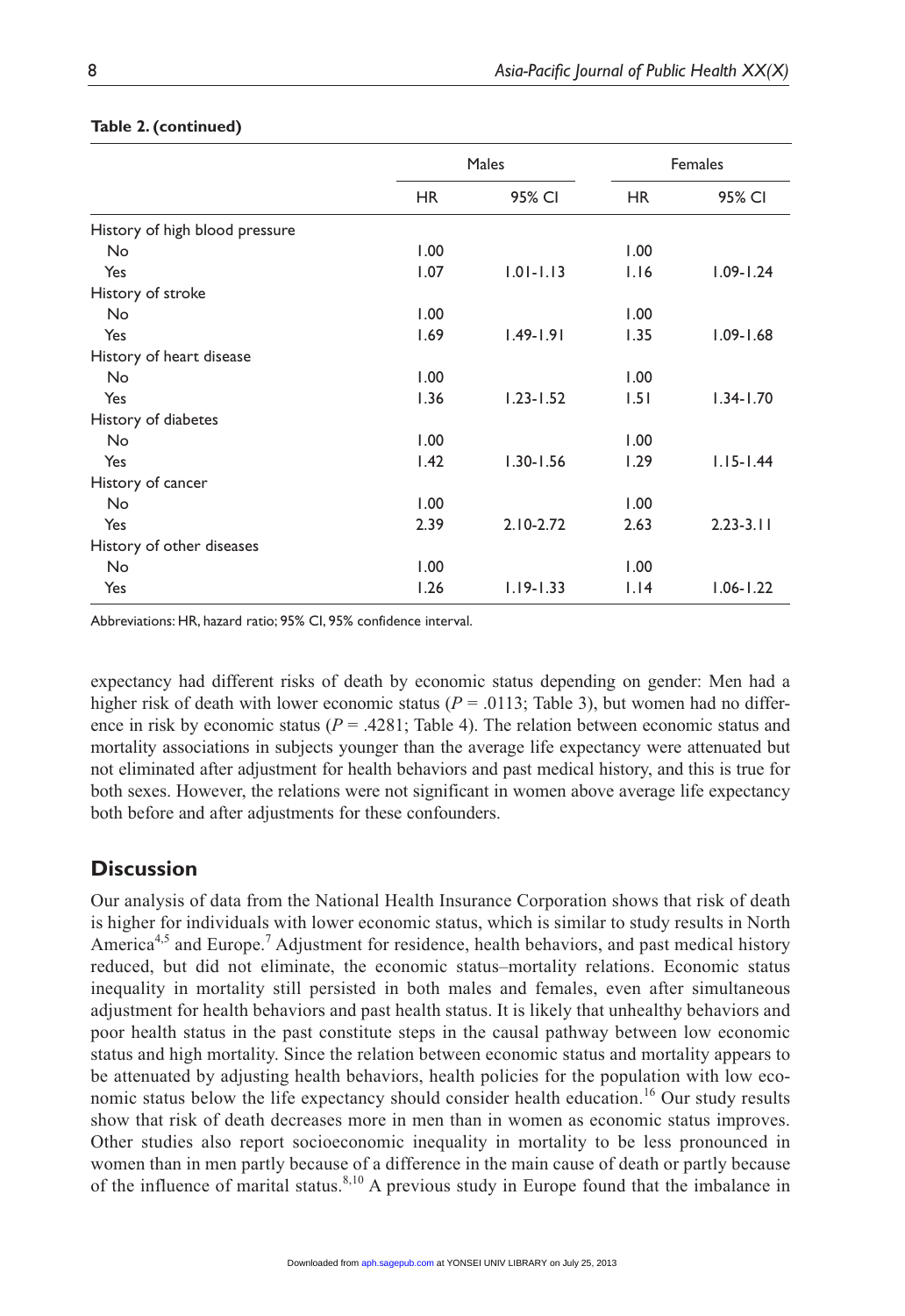|                               | Model l <sup>a</sup> |                      |           |                    |        | Model 2 <sup>b</sup> |       |               | Model 3 <sup>c</sup> |                      |       |                 |
|-------------------------------|----------------------|----------------------|-----------|--------------------|--------|----------------------|-------|---------------|----------------------|----------------------|-------|-----------------|
|                               |                      | <75 Years            |           | $\geq$ 75 Years    |        | <75 Years            |       | ≥75 Years     |                      | <75 Years            |       | $\geq$ 75 Years |
|                               | HR                   | 95% CI               | <b>HR</b> | 95% CI             | HR     | 95% CI               | HR    | 95% CI        | HR                   | 95% CI               | HR    | 95% CI          |
| Economic status               |                      |                      |           |                    |        |                      |       |               |                      |                      |       |                 |
| (2005)                        |                      |                      |           |                    |        |                      |       |               |                      |                      |       |                 |
| Class I (high)                | 1.00                 |                      | 1.00      |                    | 1.00   |                      | 1.00  |               | 1.00                 |                      | 1.00  |                 |
| Class II                      | 1.26                 | $1.11 - 1.42$ $1.16$ |           | $0.87 - 1.56$      | 1.20   | $1.06 - 1.37$ $1.11$ |       | $0.83 - 1.49$ | 1.23                 | $1.08 - 1.39$ $1.14$ |       | $0.85 - 1.52$   |
| Class III                     | 1.30                 | $1.15 - 1.48$ 1.59   |           | $1.21 - 2.11$      | 1.20   | $1.06 - 1.37$ 1.49   |       | $1.12 - 1.97$ | 1.24                 | $1.09 - 1.41$ 1.53   |       | $1.16 - 2.03$   |
| Class IV                      | 1.40                 | 1.23-1.59 1.48       |           | $1.12 - 1.96$      | 1.25   | $1.10 - 1.42$ $1.35$ |       | $1.02 - 1.79$ | 1.30                 | $1.14 - 1.48$ 1.40   |       | $1.05 - 1.86$   |
| Class V                       | 1.64                 | $1.44 - 1.85$ $1.16$ |           | $0.86 - 1.57$      | 1.43   | $1.26 - 1.62$ 1.05   |       | $0.77 - 1.42$ | 1.49                 | $1.32 - 1.69$ 1.08   |       | $0.79 - 1.46$   |
| Class VI                      | 1.95                 | $1.73 - 2.19$ 1.71   |           | $1.31 - 2.22$      | 1.67   | $1.48 - 1.88$ 1.50   |       | $1.15 - 1.96$ | 1.75                 | $1.55 - 1.97$ 1.54   |       | $1.18 - 2.01$   |
| Class VII                     | 2.00                 | 1.78-2.24 1.77       |           | $1.38 - 2.27$      | 1.66   | $1.48 - 1.87$ $1.54$ |       | $1.20 - 1.99$ | 1.77                 | $1.57 - 1.99$ 1.59   |       | $1.23 - 2.05$   |
| Class VIII                    | 2.18                 | 1.95-2.44 1.86       |           | $1.47 - 2.35$      | 1.77   | 1.57-1.98 1.60       |       | $1.26 - 2.03$ | 1.89                 | $1.68 - 2.12$ $1.68$ |       | $1.32 - 2.13$   |
| Class IX                      | 2.68                 | 2.42-2.98 1.81       |           | $1.47 - 2.24$ 2.14 |        | $1.92 - 2.39$ 1.54   |       | $1.24 - 1.92$ | 2.30                 | 2.06-2.56 1.61       |       | $1.30 - 2.01$   |
| Class $X$ (low)               | 2.95                 | 2.66-3.27 1.93       |           | 1.59-2.36 2.34     |        | 2.10-2.61 1.62       |       | $1.32 - 2.00$ | 2.48                 | 2.23-2.76 1.71       |       | $1.39 - 2.10$   |
| P for mortality               | $1000$ .             |                      | .0020     |                    | < 0001 |                      | .0110 |               | < 0001               |                      | .0113 |                 |
| ratio trend                   |                      |                      |           |                    |        |                      |       |               |                      |                      |       |                 |
| Residence                     |                      |                      |           |                    |        |                      |       |               |                      |                      |       |                 |
| Seoul                         |                      |                      |           |                    | 1.00   |                      | 1.00  |               | 1.00                 |                      | 1.00  |                 |
| Metropolitan<br>cities (6)    |                      |                      |           |                    | 1.15   | $1.06 - 1.26$ $1.19$ |       | $0.99 - 1.44$ | 1.17                 | $1.07 - 1.27$ 1.20   |       | $1.00 - 1.45$   |
| City                          |                      |                      |           |                    | 1.16   | $1.07 - 1.26$ $1.11$ |       | $0.93 - 1.32$ | 1.21                 | $1.11 - 1.31$ $1.15$ |       | $0.97 - 1.37$   |
| Country                       |                      |                      |           |                    | 1.29   | $1.18 - 1.40$ 1.20   |       | $1.00 - 1.43$ | 1.37                 | $1.26 - 1.49$ $1.24$ |       | $1.04 - 1.49$   |
| Smoking                       |                      |                      |           |                    |        |                      |       |               |                      |                      |       |                 |
| Nonsmoker                     |                      |                      |           |                    | 1.00   |                      | 1.00  |               | 1.00                 |                      | 1.00  |                 |
| Past smoker                   |                      |                      |           |                    | 1.08   | $1.01 - 1.17$ $1.01$ |       | $0.90 - 1.14$ | 1.04                 | $0.97 - 1.11$ 0.98   |       | $0.87 - 1.10$   |
| but                           |                      |                      |           |                    |        |                      |       |               |                      |                      |       |                 |
| currently                     |                      |                      |           |                    |        |                      |       |               |                      |                      |       |                 |
| nonsmoker                     |                      |                      |           |                    |        |                      |       |               |                      |                      |       |                 |
| Current                       |                      |                      |           |                    | 1.49   | $1.42 - 1.57$ 1.25   |       | $1.12 - 1.38$ | 1.50                 | $1.42 - 1.58$ 1.26   |       | $1.13 - 1.40$   |
| smoker                        |                      |                      |           |                    |        |                      |       |               |                      |                      |       |                 |
| Daily alcohol<br>intake $(g)$ |                      |                      |           |                    |        |                      |       |               |                      |                      |       |                 |
| 0                             |                      |                      |           |                    | 1.00   |                      | 1.00  |               | 1.00                 |                      | 1.00  |                 |
| $  -  $                       |                      |                      |           |                    | 0.79   | 0.74-0.84 0.77       |       | $0.68 - 0.89$ | 0.78                 | 0.73-0.84 0.78       |       | 0.68-0.90       |
| $12 - 47$                     |                      |                      |           |                    | 0.94   | 0.79-0.89 0.76       |       | $0.67 - 0.87$ | 0.84                 | 0.79-0.89 0.78       |       | 0.68-0.89       |
| 48-84                         |                      |                      |           |                    | 0.90   | 0.82-0.99 0.74       |       | 0.58-0.95     | 0.92                 | $0.83 - 1.01$ 0.76   |       | 0.59-0.97       |
| $\geq 85$                     |                      |                      |           |                    | 0.98   | 0.84-1.14 0.94       |       | $0.64 - 1.36$ | 1.00                 | $0.86 - 1.17$ 0.97   |       | $0.66 - 1.40$   |
| Exercise (times               |                      |                      |           |                    |        |                      |       |               |                      |                      |       |                 |
| per week)                     |                      |                      |           |                    |        |                      |       |               |                      |                      |       |                 |
| None                          |                      |                      |           |                    | 1.00   |                      | 1.00  |               | 1.00                 |                      | 1.00  |                 |
| $1-2$                         |                      |                      |           |                    | 0.78   | 0.73-0.83 0.76       |       | $0.65 - 0.89$ | 0.76                 | 0.71-0.82 0.76       |       | 0.65-0.89       |
| $3-4$                         |                      |                      |           |                    | 0.77   | 0.70-0.85 0.74       |       | 0.59-0.94     | 0.74                 | 0.67-0.81 0.73       |       | 0.58-0.92       |
| $5 - 6$                       |                      |                      |           |                    | 0.87   | 0.74-1.01 0.68       |       | 0.46-0.99     | 0.83                 | 0.71-0.97 0.64       |       | 0.44-0.94       |
| Nearly                        |                      |                      |           |                    | 0.95   | 0.88-1.03 0.66       |       | 0.57-0.76     | 0.92                 | 0.85-0.99 0.64       |       | $0.55 - 0.75$   |
| everyday                      |                      |                      |           |                    |        |                      |       |               |                      |                      |       |                 |
| History of liver              |                      |                      |           |                    |        |                      |       |               |                      |                      |       |                 |
| disease                       |                      |                      |           |                    |        |                      |       |               |                      |                      |       |                 |
| No                            |                      |                      |           |                    |        |                      |       |               | 1.00                 |                      | 1.00  |                 |
| Yes                           |                      |                      |           |                    |        |                      |       |               | 1.63                 | $1.44 - 1.85$ 0.91   |       | $0.59 - 1.41$   |
| History of high               |                      |                      |           |                    |        |                      |       |               |                      |                      |       |                 |
| blood pressure                |                      |                      |           |                    |        |                      |       |               |                      |                      |       |                 |
| No                            |                      |                      |           |                    |        |                      |       |               | 1.00                 |                      | 1.00  |                 |
| Yes                           |                      |                      |           |                    |        |                      |       |               | 1.11                 | $1.04 - 1.19$ 0.94   |       | $0.85 - 1.04$   |
|                               |                      |                      |           |                    |        |                      |       |               |                      |                      |       |                 |

**Table 3.** The Relationship Between Economic Status and Risk of Death by Average Life Expectancy: Males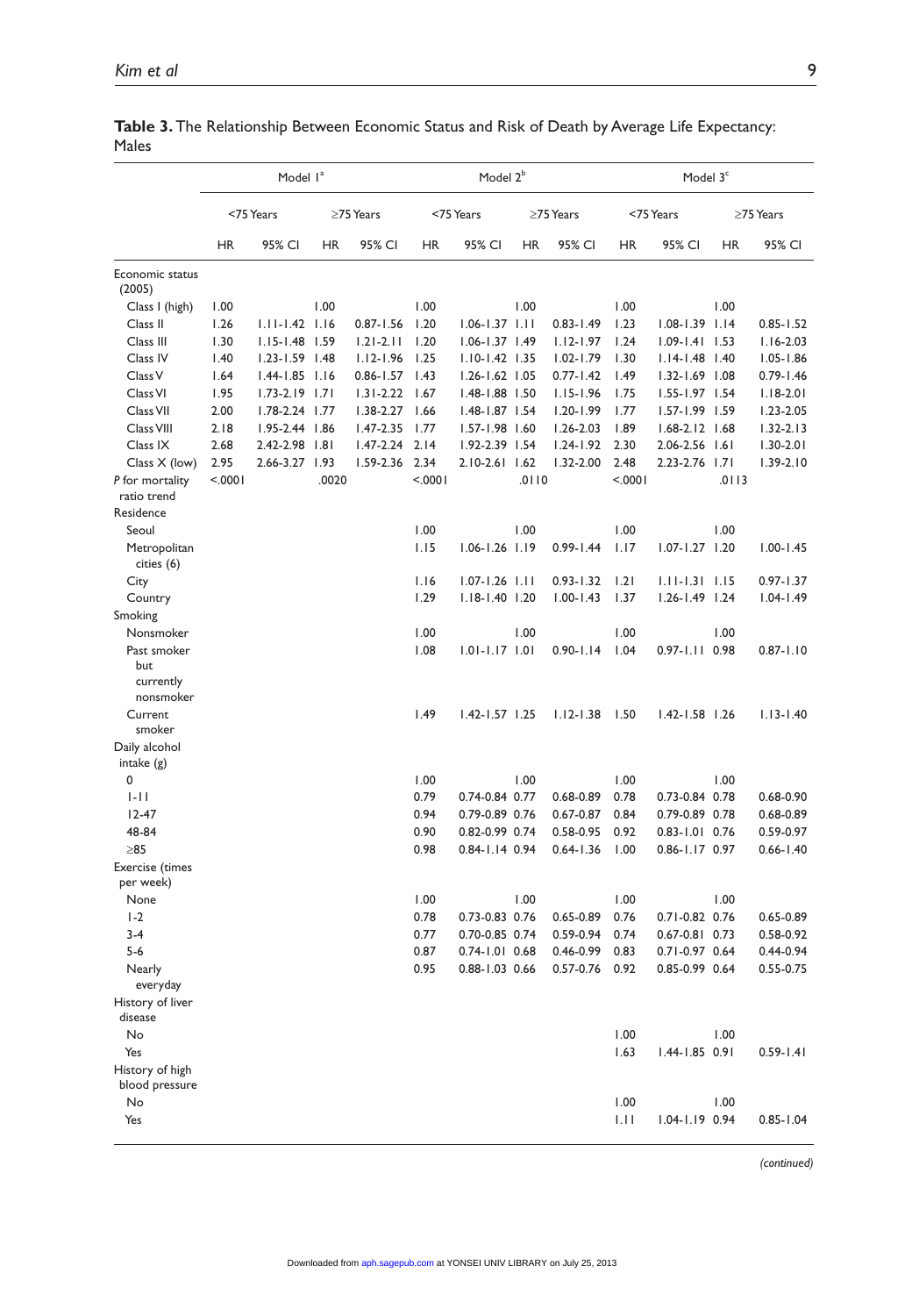|                              |           | Model I <sup>a</sup> |                 |        |           | Model 2 <sup>b</sup> |                 |        | Model 3 <sup>c</sup> |               |           |                 |  |
|------------------------------|-----------|----------------------|-----------------|--------|-----------|----------------------|-----------------|--------|----------------------|---------------|-----------|-----------------|--|
|                              | <75 Years |                      | $\geq$ 75 Years |        | <75 Years |                      | $\geq$ 75 Years |        |                      | <75 Years     |           | $\geq$ 75 Years |  |
|                              | <b>HR</b> | 95% CI               | <b>HR</b>       | 95% CI | <b>HR</b> | 95% CI               | <b>HR</b>       | 95% CI | <b>HR</b>            | 95% CI        | <b>HR</b> | 95% CI          |  |
| History of<br>stroke         |           |                      |                 |        |           |                      |                 |        |                      |               |           |                 |  |
| No                           |           |                      |                 |        |           |                      |                 |        | 1.00                 |               | 1.00      |                 |  |
| Yes                          |           |                      |                 |        |           |                      |                 |        | 1.70                 | $1.46 - 1.97$ | 1.68      | $1.35 - 2.10$   |  |
| History of heart<br>disease  |           |                      |                 |        |           |                      |                 |        |                      |               |           |                 |  |
| No                           |           |                      |                 |        |           |                      |                 |        | 1.00                 |               | 1.00      |                 |  |
| Yes                          |           |                      |                 |        |           |                      |                 |        | 1.40                 | $1.23 - 1.59$ | 1.21      | $1.00 - 1.47$   |  |
| History of<br>diabetes       |           |                      |                 |        |           |                      |                 |        |                      |               |           |                 |  |
| No                           |           |                      |                 |        |           |                      |                 |        | 1.00                 |               | 1.00      |                 |  |
| Yes                          |           |                      |                 |        |           |                      |                 |        | 1.47                 | $1.32 - 1.63$ | 1.30      | $1.07 - 1.57$   |  |
| History of                   |           |                      |                 |        |           |                      |                 |        |                      |               |           |                 |  |
| cancer                       |           |                      |                 |        |           |                      |                 |        |                      |               |           |                 |  |
| No                           |           |                      |                 |        |           |                      |                 |        | 1.00                 |               | 1.00      |                 |  |
| Yes                          |           |                      |                 |        |           |                      |                 |        | 2.67                 | $2.31 - 3.09$ | 1.67      | $1.26 - 2.22$   |  |
| History of other<br>diseases |           |                      |                 |        |           |                      |                 |        |                      |               |           |                 |  |
| No                           |           |                      |                 |        |           |                      |                 |        | 1.00                 |               | 1.00      |                 |  |
| Yes                          |           |                      |                 |        |           |                      |                 |        | 1.27                 | $1.19 - 1.35$ | 1.20      | $1.08 - 1.34$   |  |

#### **Table 3. (continued)**

Abbreviations: HR, hazard ratio; 95% CI, 95% confidence interval.

<sup>a</sup>Model 1: Adjusted for age.

 $^{\rm b}$ Model 2:Adjusted for age, residency, smoking, drinking, and exercise.

Model 3: Adjusted for age, residency, smoking, drinking, exercise, and past medical history.

the level of women's social or economic death rate is not very pronounced during their younger years.<sup>17</sup>

Male mortality is higher than female mortality in South Korea because of many reasons. Men are usually economically responsible for their family, so they may have more social and psychological stress than women. Men also have a higher rate of smoking, which is correlated with higher rates of lung cancer and chronic obstructive pulmonary disease.<sup>18</sup>

Smoking rate is higher among the lower economic classes. These individuals tend to absorb more nicotine per cigarette and find it harder to quit smoking than those in higher economic classes.19 In contrast, the relationship of drinking to socioeconomic factors is less clear. In the United States and the United Kingdom, poor smoking and exercise habits tend to have unfavorable effects on lower economic class individuals; however, the relationship between drinking and social class is not as clear and can even be more common in higher social classes.<sup>20</sup>

Regarding the rise of inequality in risk of death increasing with age, a previous study explained that the difference in exposure to health risk factors according to the socioeconomic situation accumulates to appear as inequalities in health status.<sup>21</sup> The difference in exposure to health risk factors is not evident when young, but accumulates with age and thus, the gap regarding one's health status increases with age.

In contrast, our study showed that the inequality gap was not significant above the average life expectancy for women  $(P = .4281)$ . At senescence, human bodies become similarly frail and the effectiveness of medicine may weaken regardless of socioeconomic class.<sup>22</sup> An earlier study in the United States found that the health gap, depending on social or economic status, declines as people reach old age. The narrowing of the health gap occurs because government support for the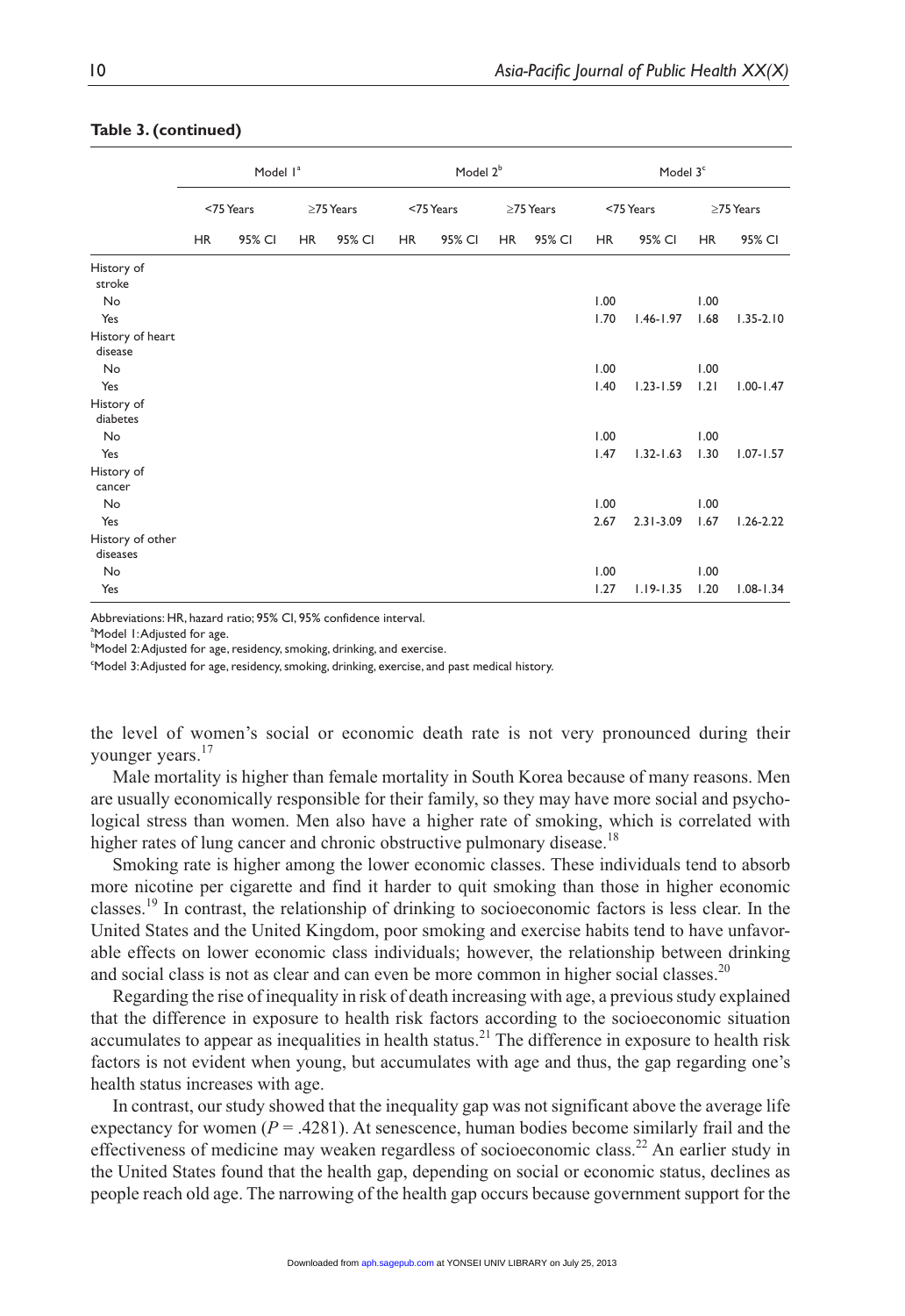|                                        |           | Model l <sup>a</sup> |           |               | Model 2 <sup>b</sup> |                    |       |               | Model 3 <sup>c</sup> |               |           |                                |
|----------------------------------------|-----------|----------------------|-----------|---------------|----------------------|--------------------|-------|---------------|----------------------|---------------|-----------|--------------------------------|
|                                        |           | <82 Years            |           | ≥82 Years     |                      | <82 Years          |       | ≥82 Years     |                      | <82 Years     |           | ≥82 Years                      |
|                                        | <b>HR</b> | 95% CI               | <b>HR</b> | 95% CI        | <b>HR</b>            | 95% CI             | HR    | 95% CI        | <b>HR</b>            | 95% CI        | <b>HR</b> | 95% CI                         |
| Economic status (2005)                 |           |                      |           |               |                      |                    |       |               |                      |               |           |                                |
| Class I (high)                         | 1.00      |                      | 1.00      |               | 1.00                 |                    | 1.00  |               | 1.00                 |               | 1.00      |                                |
| Class II                               | 1.14      | $0.97 - 1.33$ 1.03   |           | $0.64 - 1.64$ | 1.11                 | $0.95 - 1.31$      | 1.01  | $0.63 - 1.62$ | 1.14                 |               |           | 0.97-1.34 1.01 0.63-1.63       |
| Class III                              | 1.28      | $1.09 - 1.50$ 1.26   |           | $0.78 - 2.03$ | 1.23                 | $1.05 - 1.44$      | 1.28  | 0.79-2.07     | 1.28                 |               |           | 1.09-1.50 1.28 0.79-2.06       |
| Class IV                               | 1.51      | 1.30-1.75 1.00       |           | $0.62 - 1.62$ | 1.42                 | $1.22 - 1.65$ 0.94 |       | $0.58 - 1.54$ | 1.49                 |               |           | 1.29-1.73 1.00 0.61-1.63       |
| Class V                                | 1.50      | $1.29 - 1.75$ $1.14$ |           | $0.71 - 1.83$ | 1.39                 | $1.20 - 1.62$      | 1.10  | $0.69 - 1.77$ | 1.46                 |               |           | 1.25-1.70 1.16 0.72-1.86       |
| Class VI                               | 1.62      | 1.40-1.87 0.82       |           | $0.51 - 1.32$ | 1.49                 | $1.29 - 1.73$ 0.82 |       | $0.51 - 1.33$ | 1.56                 |               |           | 1.34-1.80 0.84 0.52-1.36       |
| Class VII                              | 1.59      | $1.38 - 1.83$ $1.22$ |           | $0.81 - 1.85$ | 1.44                 | $1.25 - 1.66$      | 1.22  | $0.80 - 1.86$ | 1.52                 |               |           | 1.32-1.76 1.24 0.82-1.89       |
| Class VIII                             | 1.85      | $1.62 - 2.12$ 0.96   |           | $0.64 - 1.43$ | 1.67                 | $1.46 - 1.91$      | 0.92  | $0.61 - 1.38$ | 1.76                 |               |           | 1.53-2.01 0.96 0.63-1.44       |
| Class IX                               | 1.90      | $1.67 - 2.16$ $1.00$ |           | $0.69 - 1.46$ | 1.70                 | $1.49 - 1.94$      | 1.97  | $0.66 - 1.43$ | 1.82                 |               |           | 1.59-2.07 1.02 0.70-1.50       |
| Class $X$ (low)                        | 2.10      | 1.85-2.38 1.04       |           | $0.75 - 1.43$ | 1.86                 | $1.63 - 2.12$      | 1.02  | $0.72 - 1.43$ | 2.02                 |               |           | 1.78-2.30 1.05 0.75-1.47       |
| P for mortality<br>ratio trend         | < 0001    |                      | .9043     |               | $1000$ .             |                    | .9294 |               | < .0001              |               | .4281     |                                |
| Residence                              |           |                      |           |               |                      |                    |       |               |                      |               |           |                                |
| Seoul                                  |           |                      |           |               | 1.00                 |                    | 1.00  |               | 1.00                 |               | 1.00      |                                |
| Metropolitan<br>cities (6)             |           |                      |           |               | 1.13                 | $1.03 - 1.25$      | 1.09  | $0.79 - 1.51$ | 1.14                 |               |           | $1.04 - 1.26$ $1.11$ 0.80-1.54 |
| City                                   |           |                      |           |               | 1.10                 | $1.00 - 1.21$      | 0.94  | $0.70 - 1.28$ | 1.14                 |               |           | 1.03-1.25 0.96 0.71-1.30       |
| Country                                |           |                      |           |               | 1.18                 | $1.07 - 1.31$      | 0.97  | $0.71 - 1.33$ | 1.21                 |               |           | 1.09-1.34 1.00 0.73-1.37       |
| Smoking                                |           |                      |           |               |                      |                    |       |               |                      |               |           |                                |
| Nonsmoker                              |           |                      |           |               | 1.00                 |                    | 1.00  |               | 1.00                 |               | 1.00      |                                |
| Past smoker but currently<br>nonsmoker |           |                      |           |               | 1.64                 | $1.34 - 1.99$      | 1.60  | $1.00 - 2.57$ | 1.65                 |               |           | 1.36-2.01 1.56 0.98-2.48       |
| Current<br>smoker                      |           |                      |           |               | 1.75                 | $1.57 - 1.95$ 1.00 |       | $0.73 - 1.37$ | 1.84                 |               |           | 1.65-2.05 1.05 0.77-1.43       |
| Daily alcohol intake (g)               |           |                      |           |               |                      |                    |       |               |                      |               |           |                                |
| 0                                      |           |                      |           |               | 1.00                 |                    | 1.00  |               | 1.00                 |               | 1.00      |                                |
| $1 - 11$                               |           |                      |           |               | 0.89                 | $0.81 - 0.97$      | 0.87  | $0.60 - 1.26$ | 0.93                 |               |           | 0.85-1.02 0.88 0.61-1.28       |
| $12 - 47$                              |           |                      |           |               | 1.06                 | $0.90 - 1.25$      | 0.59  | $0.28 - 1.26$ | 1.14                 |               |           | 0.97-1.35 0.64 0.30-1.35       |
| 48-84                                  |           |                      |           |               | 1.01                 | $0.60 - 1.71$      | 0.91  | $0.13 - 6.49$ | 1.10                 |               |           | 0.65-1.86 0.94 0.13-6.75       |
| $\geq 85$                              |           |                      |           |               | 1.35                 | 0.56-3.25          |       |               | 1.52                 | $0.63 - 3.65$ |           |                                |
| Exercise (times per week)              |           |                      |           |               |                      |                    |       |               |                      |               |           |                                |
| None                                   |           |                      |           |               | 1.00                 |                    | 1.00  |               | 1.00                 |               | 1.00      |                                |
| $1-2$                                  |           |                      |           |               | 0.83                 | $0.76 - 0.91$      | 0.72  | $0.50 - 1.30$ | 0.83                 |               |           | 0.76-0.91 0.71 0.49-1.02       |
| $3 - 4$                                |           |                      |           |               | 0.80                 | $0.71 - 0.90$      | 0.30  | $0.11 - 0.81$ | 0.78                 |               |           | 0.69-0.87 0.31 0.12-0.84       |
| $5 - 6$                                |           |                      |           |               | 0.71                 | 0.57-0.88          | 1.14  | $0.46 - 2.82$ | 0.71                 |               |           | 0.57-0.88 1.19 0.49-2.90       |
| Nearly                                 |           |                      |           |               | 0.88                 | 0.80-0.98 0.97     |       | $0.65 - 1.46$ | 0.85                 |               |           | 0.76-0.94 0.96 0.64-1.43       |
| everyday                               |           |                      |           |               |                      |                    |       |               |                      |               |           |                                |
| History of liver disease               |           |                      |           |               |                      |                    |       |               |                      |               |           |                                |
| No                                     |           |                      |           |               |                      |                    |       |               | 1.00                 |               | 1.00      |                                |
| Yes                                    |           |                      |           |               |                      |                    |       |               | 1.52                 |               |           | 1.23-1.87 0.86 0.21-3.44       |
| History of high blood pressure         |           |                      |           |               |                      |                    |       |               |                      |               |           |                                |
| No                                     |           |                      |           |               |                      |                    |       |               | 1.00                 |               | 1.00      |                                |
| Yes                                    |           |                      |           |               |                      |                    |       |               | 1.19                 |               |           | 1.11-1.27 1.09 0.91-1.30       |
| History of stroke                      |           |                      |           |               |                      |                    |       |               |                      |               |           |                                |
| No<br>Yes                              |           |                      |           |               |                      |                    |       |               | 1.00                 |               | 1.00      |                                |
|                                        |           |                      |           |               |                      |                    |       |               | 1.43                 |               |           | $1.14 - 1.79$ $1.12$ 0.50-2.51 |
| History of heart disease               |           |                      |           |               |                      |                    |       |               |                      |               |           |                                |
| No                                     |           |                      |           |               |                      |                    |       |               | 1.00<br>1.57         |               | 1.00      |                                |
| Yes                                    |           |                      |           |               |                      |                    |       |               |                      |               |           | 1.38-1.78 1.11 0.78-1.60       |

| Table 4. The Relationship Between Economic Status and Risk of Death by Average Life Expectancy: |  |  |
|-------------------------------------------------------------------------------------------------|--|--|
| <b>Females</b>                                                                                  |  |  |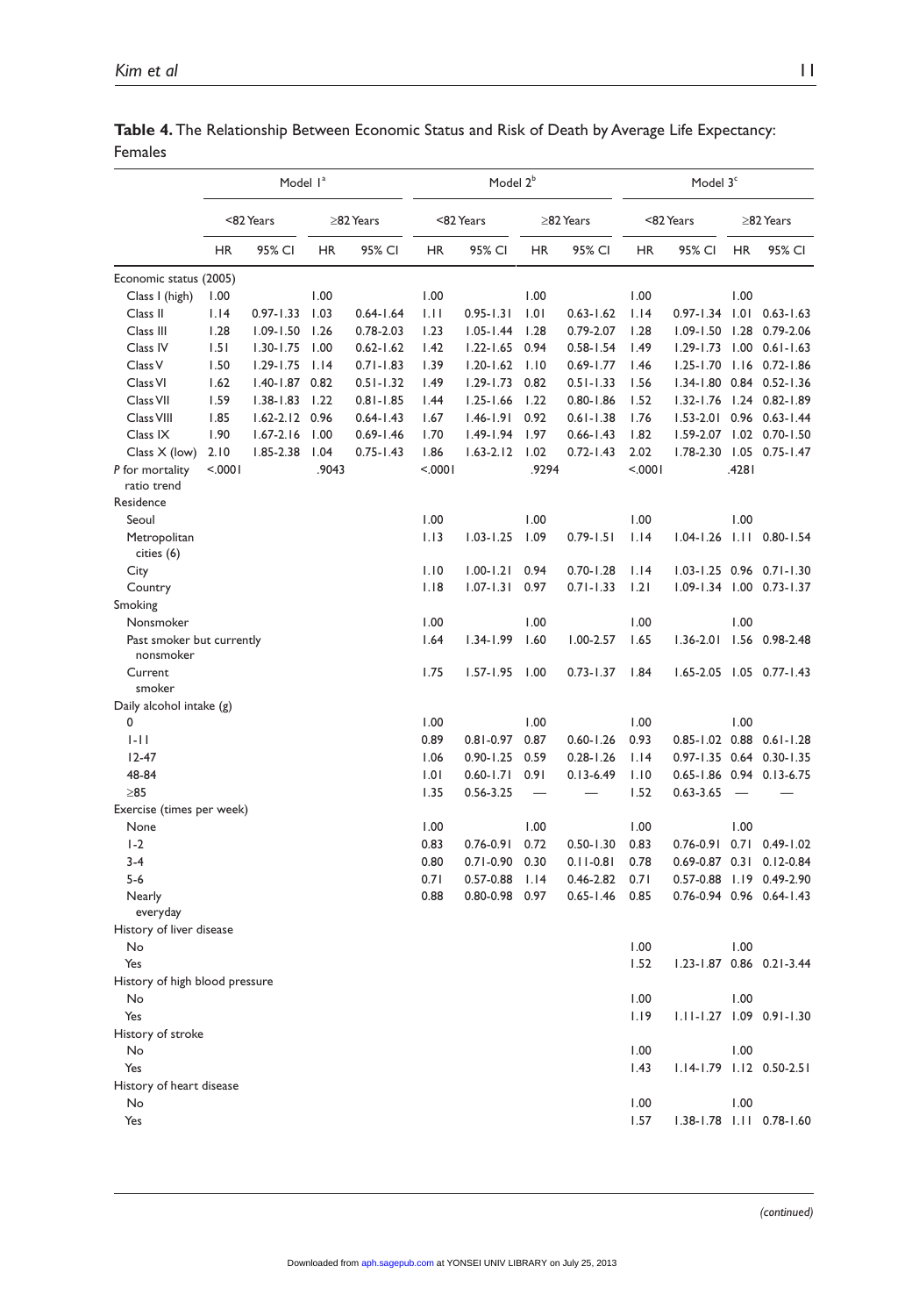|                           |           | Model 1 <sup>ª</sup> |                 |        |           | Model 2 <sup>b</sup> |                 | Model 3 <sup>c</sup> |           |                          |                 |                          |
|---------------------------|-----------|----------------------|-----------------|--------|-----------|----------------------|-----------------|----------------------|-----------|--------------------------|-----------------|--------------------------|
|                           | <82 Years |                      | $\geq$ 82 Years |        | <82 Years |                      | $\geq$ 82 Years |                      | <82 Years |                          | $\geq$ 82 Years |                          |
|                           | <b>HR</b> | 95% CI               | <b>HR</b>       | 95% CI | <b>HR</b> | 95% CI               | <b>HR</b>       | 95% CI               | <b>HR</b> | 95% CI                   | HR.             | 95% CI                   |
| History of diabetes       |           |                      |                 |        |           |                      |                 |                      |           |                          |                 |                          |
| No                        |           |                      |                 |        |           |                      |                 |                      | 1.00      |                          | 1.00            |                          |
| Yes                       |           |                      |                 |        |           |                      |                 |                      | 1.33      |                          |                 | 1.18-1.50 1.10 0.74-1.62 |
| History of cancer         |           |                      |                 |        |           |                      |                 |                      |           |                          |                 |                          |
| No                        |           |                      |                 |        |           |                      |                 |                      | 1.00      |                          | 1.00            |                          |
| Yes                       |           |                      |                 |        |           |                      |                 |                      | 2.66      | 2.23-3.16 2.42 1.29-4.52 |                 |                          |
| History of other diseases |           |                      |                 |        |           |                      |                 |                      |           |                          |                 |                          |
| No                        |           |                      |                 |        |           |                      |                 |                      | 1.00      |                          | 1.00            |                          |
| Yes                       |           |                      |                 |        |           |                      |                 |                      | 1.16      | $1.08 - 1.25$            | 1.03            | $0.80 - 1.32$            |

#### **Table 4. (continued)**

Abbreviations: HR, hazard ratio; 95% CI, 95% confidence interval.

<sup>a</sup>Model 1: Adjusted for age.

 $^{\rm b}$ Model 2:Adjusted for age, residency, smoking, drinking, and exercise.

Model 3: Adjusted for age, residency, smoking, drinking, exercise, and past medical history.

elderly (eg, Social Security or Medicare) narrows the gap in resources that are associated with their social or economic status and in their risk factors.<sup>21</sup> However, unlike in the United States, the Korean insurance system covers the entire population. Therefore, there is a possibility that any other causes exist. The previous studies indicate that the higher mortality associated with lower socioeconomic status is mediated by factors in 3 key domains: behavioral, biological, and psychosocial.<sup>23</sup> Our findings showed that economic status inequality in mortality is still persistent after adjustment health behaviors and past medical history. Although there is potential for residual confounding despite adjustment, we suggest that the psychosocial factors (depression, hopelessness, and reduced social support) should be considered as the contributors on this association between economic status and mortality.

The psychological health of the lower economic class is often relatively poor, and social support often reflects low standards. When there is a large amount of social stress, people may smoke, drink, and not exercise. Furthermore, stress can affect the hormone and immune systems to directly and indirectly cause disease.<sup>24</sup> This suggests that, although all our subjects were initially healthy, it is more likely subjects with lower economic status changed to a poorer health status during the follow up period than those with higher economic status.

When economic status is low, socioeconomic factors, such as education and income, can also affect an individual's ability to manage his or her health. Their social support for regular exercise, preventive health examination, and a healthy occupational and family life may be limited. Early detection of disease, such as cancer, can be less common in people with low economic status.<sup>25</sup> Lower socioeconomic status is associated with a higher prevalence of overweight/obesity.<sup>26</sup> Finally, those with low economic status may have less and/or passive interest in a productive and healthy life.

Those with high economic status tend to participate more in healthy activities, have better access and greater use of medical information, and often enjoy the resources that are helpful for their health.<sup>27</sup> Patients with lower economic status may not receive the necessary medical management after major procedures, such as cancer surgery. These services may be neither economically nor geographically accessible. The quality of accessible medical institutes and medical staff may be lower in some areas. Unequal treatment after diagnosis of cancer has been shown to  $\mathrm{occur.}^{28}$  and patients are sometimes unable to appropriately use quality medical services.<sup>29</sup>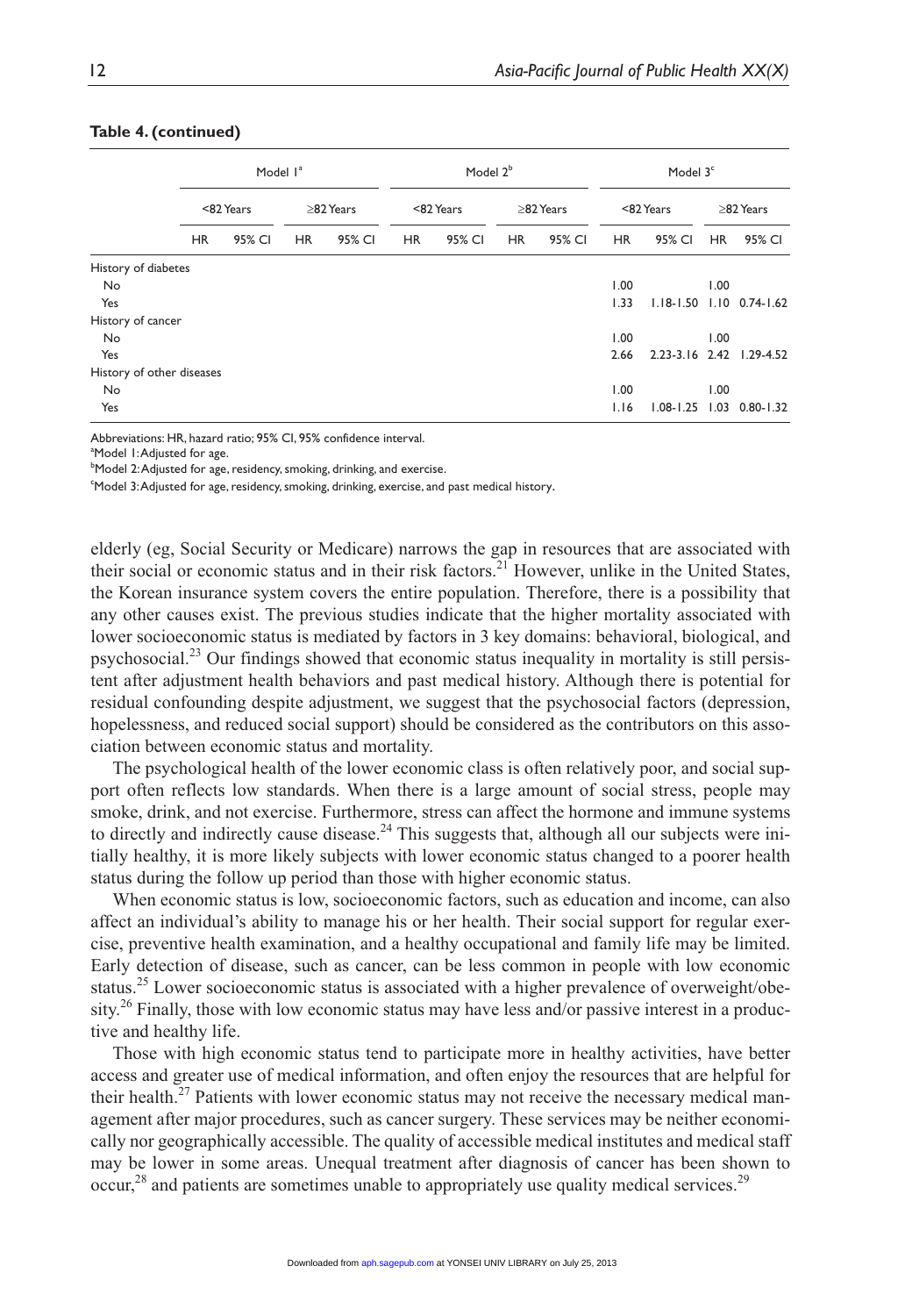This study has several advantages. First, the number of subjects in this study ( $n = 625, 265$ ) was large enough to represent the national population over time. Data in previous studies included only a limited range of regions and occupations. This study, however, encompasses a wide range of social classes and regions. Second, we analyzed study subjects who were verified to be considered healthy people at the beginning of the study period. Third, age, smoking, drinking, regular exercise, past medical history, and residency were adjusted. This study adjusted for 3 types of variables: health behavior variables (smoking, drinking, and regular exercise); demographic variables (gender, age, and residency); and past medical history, an objective clinical indicator that shows a subject's health level. Fourth, this study accurately analyzed subjects' economic status as it used health insurance premiums as a proxy indicator of economic status. Most studies that involve income tend to consider gross income or income in kind.<sup>27</sup> Health insurance premiums in Korea are determined by taking into account income, gender, age, properties, cars, standard of living, and economic activity rates. Therefore, using health insurance premiums can improve one of the weaknesses of previous studies, that is, an economic indicator as a socioeconomic variable.<sup>30</sup> Fifth, we used the National Health Insurance data, which are representative data in Korea. With the aforementioned advantages, this study more accurately analyzed the relationship between economic status and mortality of South Korean men and women who were under and over the average national life expectancy.

In this study, we limited our data to an initially healthy group of individuals in order to objectively test the effects of social class; however, one must be careful when generalizing the results. First, our follow-up period for new deaths was short (January 2005 to July 2011); therefore, we could not examine long-term risk of death similar to US and European studies that follow cohort data for several decades. Second, we were unable to incorporate socioeconomic indicators such as educational level, occupation, and marital status, in our analysis. Education level and marital status are more stable attributes than economic status and occupation: Educational level is generally completed during youth and maintained as a stable attribute throughout life, whereas economic status and occupation can have relatively large fluctuations. We suggest that future studies include such stable attributes because they can directly and indirectly influence less stable attributes. Third, we did not categorize causes of death. To clearly prove the causality of economic status and risk of death, one must research not only the detailed causes of death but also information on social health, psychological health, and change in economic status. Overall, we suggest that future studies consider all of the above adjustments to provide more informative results.

Studies that examine the relationship between economic status and risk of death help clarify political intervention points that can reduce inequality in death. When direct and indirect causes of inequality in death can be identified, detailed plans and strategies for changing social environments that promote better health and medical resources, and reduce economic inequality in death, can be developed. The findings of this study suggest that it is necessary to consider not only health-related factors but also psychosocial factors that mediate the pathways by which economic status and mortality are associated.

#### **Conclusions**

In this study, we tracked an initially healthy South Korean population for 6 years and found that, below average life expectancy, economic status was related to risk of death in both men and women. However, the pattern of results is different by gender and by age. For those above the average life expectancy, however, economic status was related to risk of death in men but not in women. This result suggests health status, health behavior, and/or use of medical services by those above the average expectancy may differ between men and women.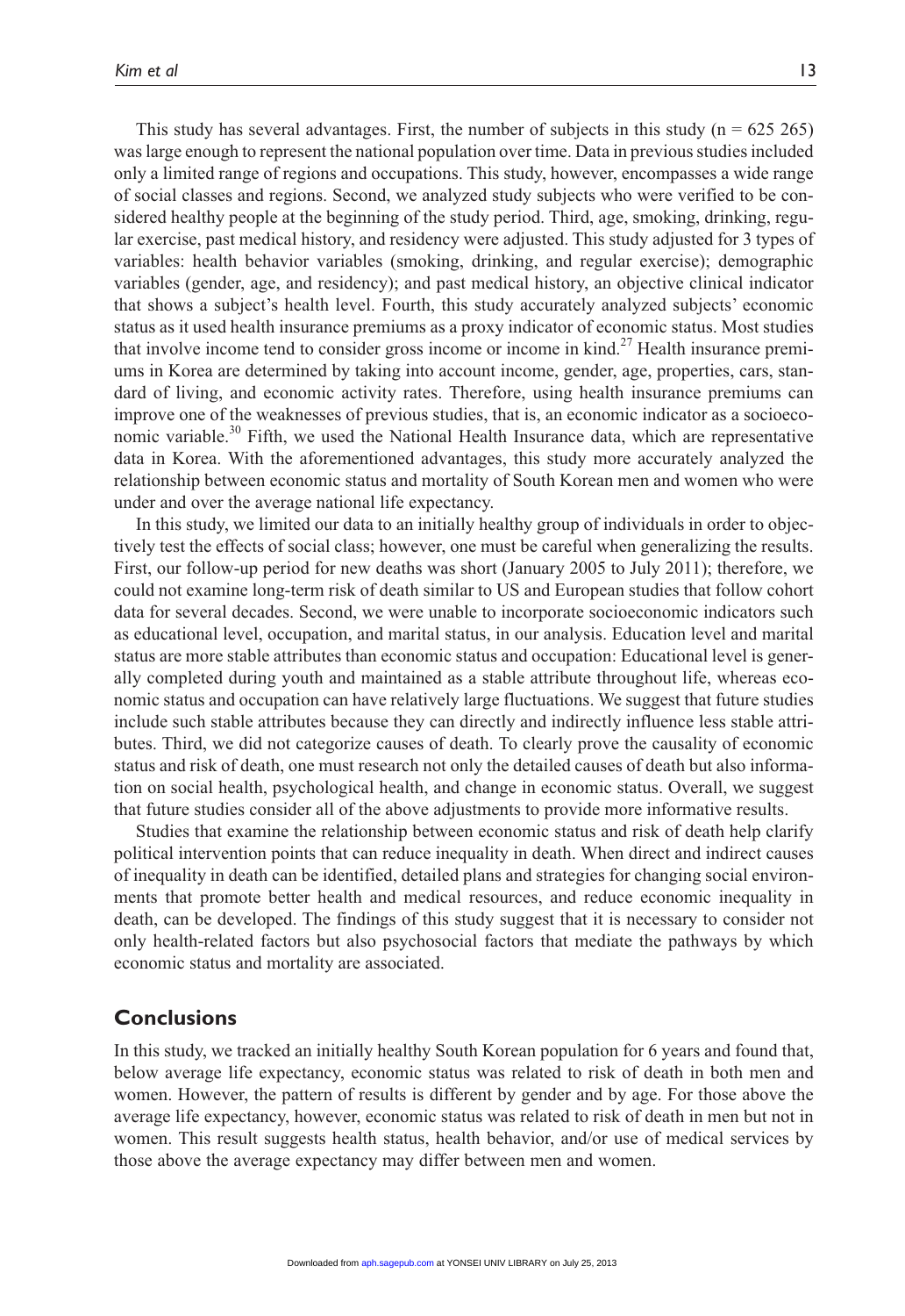Since economic status–mortality associations were attenuated after adjustment for health behaviors, it is necessary to consider public health interventions among low economic status groups that have poor health behaviors. However, economic status–mortality associations were not eliminated after adjustment for health behaviors and past medical history. Our findings also suggest that social and psychological conditions seem to influence the mortality of individuals below the life expectancy.

To better identify those causes, future studies should include measures of health status, health behavior, psychosocial factors, accessibility to medical services/information, and quality of medical care.

#### **Authors' Note**

Ji Man Kim and Yong-Sim Jo are co–first authors.

#### **Declaration of Conflicting Interests**

The author(s) declared no potential conflicts of interest with respect to the research, authorship, and/or publication of this article.

#### **Funding**

The author(s) received no financial support for the research, authorship, and/or publication of this article.

#### **References**

- 1. Subramania SV, Kawachi I, Kennedy BP. Does the state you live in make a difference? Multilevel analysis of self-rated health in the US. *Soc Sci Med*. 2001;53:9-19.
- 2. Stronks K, van de Mheen H, van den Bos J, Mackenbach JP. The interrelationship between income, health and employment status. *Int J Epidemiol*. 1997;26:592-600.
- 3. Ahn BC, Engelhardt K, Joung H. Income-related health inequalities in Korea. *Asia Pac J Public Health*. 2010;22:32-41.
- 4. Smith GD, Neaton JD, Wentworth D, Stamler R, Stamler J. Socioeconomic differentials in mortality risk among men screened for the Multiple Risk Factor Intervention Trial: I. White men. *Am J Public Health*. 1996;86:486-496.
- 5. Lantz PM, House JS, Lepkowski JM, Williams DR, Mero RP, Chen J. Socioeconomic factors, health behaviors, and mortality: results from a nationally representative prospective study of US adults. *JAMA*. 1998;279:1703-1708.
- 6. O'Donnell O, Propper C. Equity and the distribution of UK National Health Service resources. *J Health Econ*. 1991;10:1-19.
- 7. Kunst AE, Rios Md, Groenhof F, Mackenbach JP. Socioeconomic inequalities in stroke mortality among middle-aged men: an international overview. *Stroke*. 1998;29:2285-2291.
- 8. Cristia JP. Rising mortality and life expectancy differentials by lifetime earnings in the United States. *J Health Econ*. 2009;28:984-995.
- 9. Hemström O. Explaining differential rates of mortality decline for Swedish men and women: a timeseries analysis, 1945-1992. *Soc Sci Med*. 1999;48:1759-1777.
- 10. Waldron H. Trends in mortality differentials and life expectancy for male social security-covered workers, by socioeconomic status. *Soc Secur Bull*. 2007;67(3):1-28.
- 11. Woo H. Income and life expectancy. *Health Soc Welfare Rev*. 2011;31:60-94.
- 12. Khang Y-H, Kim HR. Socioeconomic mortality inequality in Korea: mortality follow-up of the 1998 National Health and Nutrition Examination Survey (NHANES) data. *J Prev Med Public Health*. 2006;39:115-122.
- 13. National Health Insurance Corporation. *2010 National Health Insurance Statistical Yearbook*. Seoul, Korea: National Health Insurance Corporation; 2011.